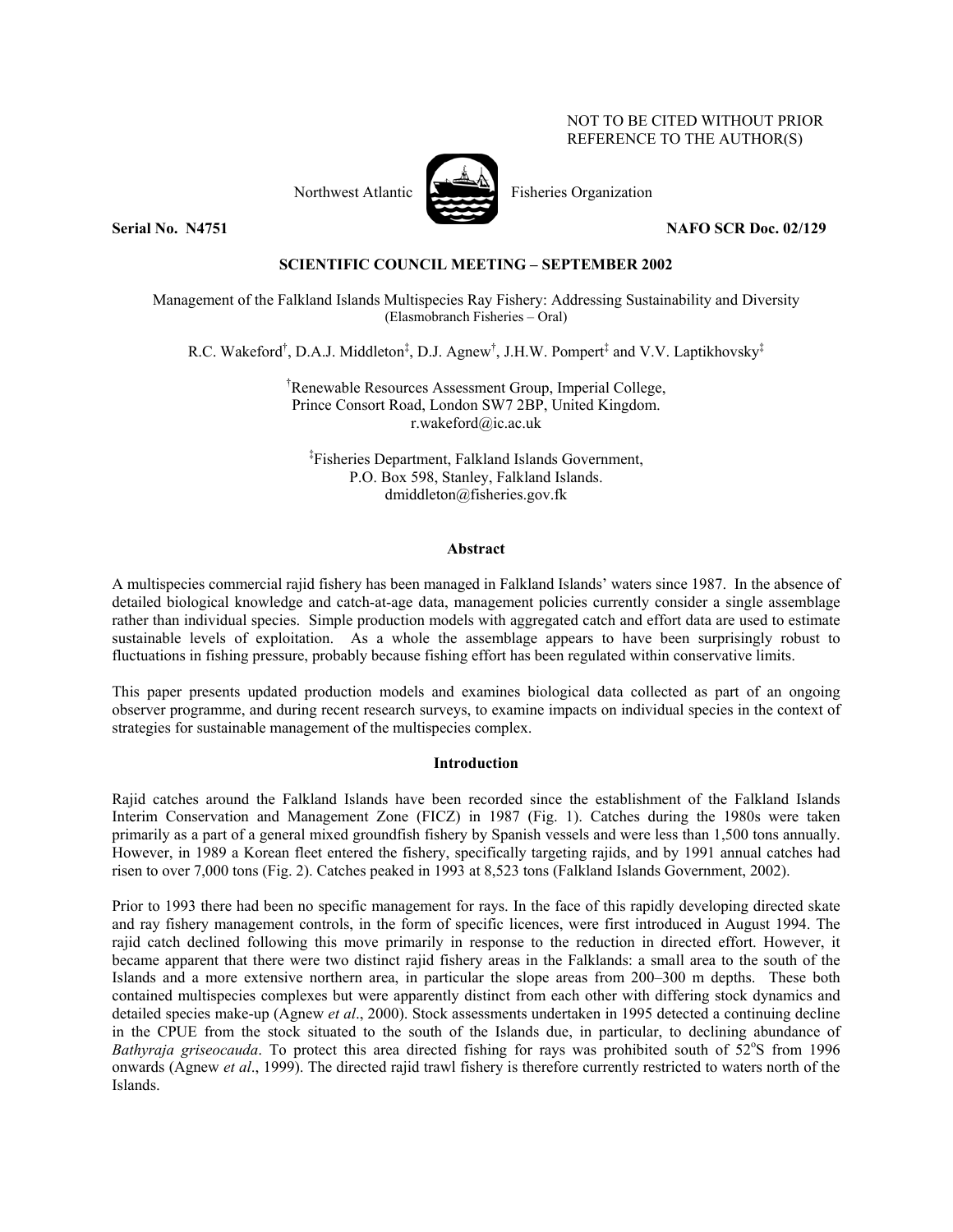Most of the catch of rays in the Falkland Islands comes from the Falklands Interim Conservation and Management Zone (FICZ, see Fig. 1). However, in December 1990 the Falklands Outer Conservation Zone (FOCZ) was established extending to 200 nm from coastal baselines (Falkland Islands Government, 1997) (Fig. 1). Most of this area is too deep for conventional trawling but there is a small amount of licensed longlining targeting patagonian toothfish (*Dissostichus eleginoides*) and a small by-catch of rajids results.

There are two seasons to the Falkland Islands fishing year the first running from January to June and the second from July to December. Most of the rajid trawl fishery has taken place in the second season when the primarily Korean fleet targets rays and finfish to the north of the Islands. According to Korean fishermen the longer nosed *Raja flavirostris* and *Bathyraja scaphiops*, refered to in Korean as 'Hongu', have a better taste and command a better price than the other rajids known as 'Kaori'. However, the mixed nature of the rajid assemblage over the shelf prevents single species targeting and as a result catches in this fishery are always of mixed species. More than twenty different rajid species have been recorded from catches around the Islands and the dominant species in the commercial fishery are listed in Table 1.

The Falkland Islands Government has the long-term maintenance of sustainable fisheries as its primary fisheries policy aim. This, of course, includes the rajid fishery. Stock assessment and licensing levels to date have necessarily treated the multispecies complex as a single unit. However, data from Fisheries Observers and research cruises are being gathered with the long-term aim of understanding the biology, ecology and effect of fishing on individual species. In this paper we examine the current status of the stock as a single multispecies assemblage. We investigate whether this approach is potentially masking local declines in abundance, and describe aspects of the distribution and dynamics of particular rajid species that will influence the impact of the fishery on individual species. This highlights the question of whether management approaches must address the conservation of individual species, and overall biodiversity, in addition to long term sustainability of the multispecies fishery. We restrict our attention to data from the northern ray fishery that is the target of the licensed ray fleet.

#### **Materials and Methods**

#### *Fishery data*

Two sources of data are available from the commercial fishery. Each licensed vessel reports daily catch and fishing time together with position at midday and midnight on a 0.25° latitude by 0.5° longitude grid. However, only total daily rajid catch is reported with no separation by species. Fisheries Observers are placed on a subset of licensed vessels where they monitor two trawls per day recording catch by species and carrying out random sampling to estimate size (disk width and total length) distributions, sex ratios, and the relationship between size and weight. In the licensed ray fleet the need to keep animals intact (the market requires whole, frozen animals) limits the extent to which ray maturity can be assessed. Only males are classified, using a simplified three-stage maturity scale (Table 2). Maturity stages, of both males and females, can be studied more extensively in rajid by-catch from other fleets, but this data is not considered here.

#### *Stock assessment*

Assessments of the skate and ray stock are currently restricted to simple biomass dynamic models. Agnew *et al*. (2000) fitted constant recruitment and Schaefer production models to the total catch (both directed and by-catch) and CPUE data from the licensed fishery operating within four geographic areas around the Falkland Islands. These analyses were performed using the catch and effort data analysis (CEDA) software developed by the Marine Resources Assessment Group (Holden *et al*., 1995) and a series of *ad hoc* spreadsheets that provided greater flexibility. Overall the goodness-of-fit  $(R^2)$  was higher for the Schaefer model than for the constant recruitment model although confidence limits for all parameters were quite wide and for  $B_0$  were skewed. Maximum likelihood methods suggested that there are two distinct rajid stock units, one to the north (Agnew *et al*.'s areas 1 and 2) and one to the south. For comparison with the updated assessment, Agnew *et al*.'s fitted parameters for the Schaefer model for areas 1 and 2 (see Table 6 in Agnew *et al*., 2000) have been used to construct estimates of annual biomass  $(B<sub>t</sub>)$  up to and including 1999.

This assessment has been updated using the Schaefer production model (with a 2-year time lag in biomass) within CEDA and a total catch and a tuning series derived from a subset of licensed catch and effort data extended to the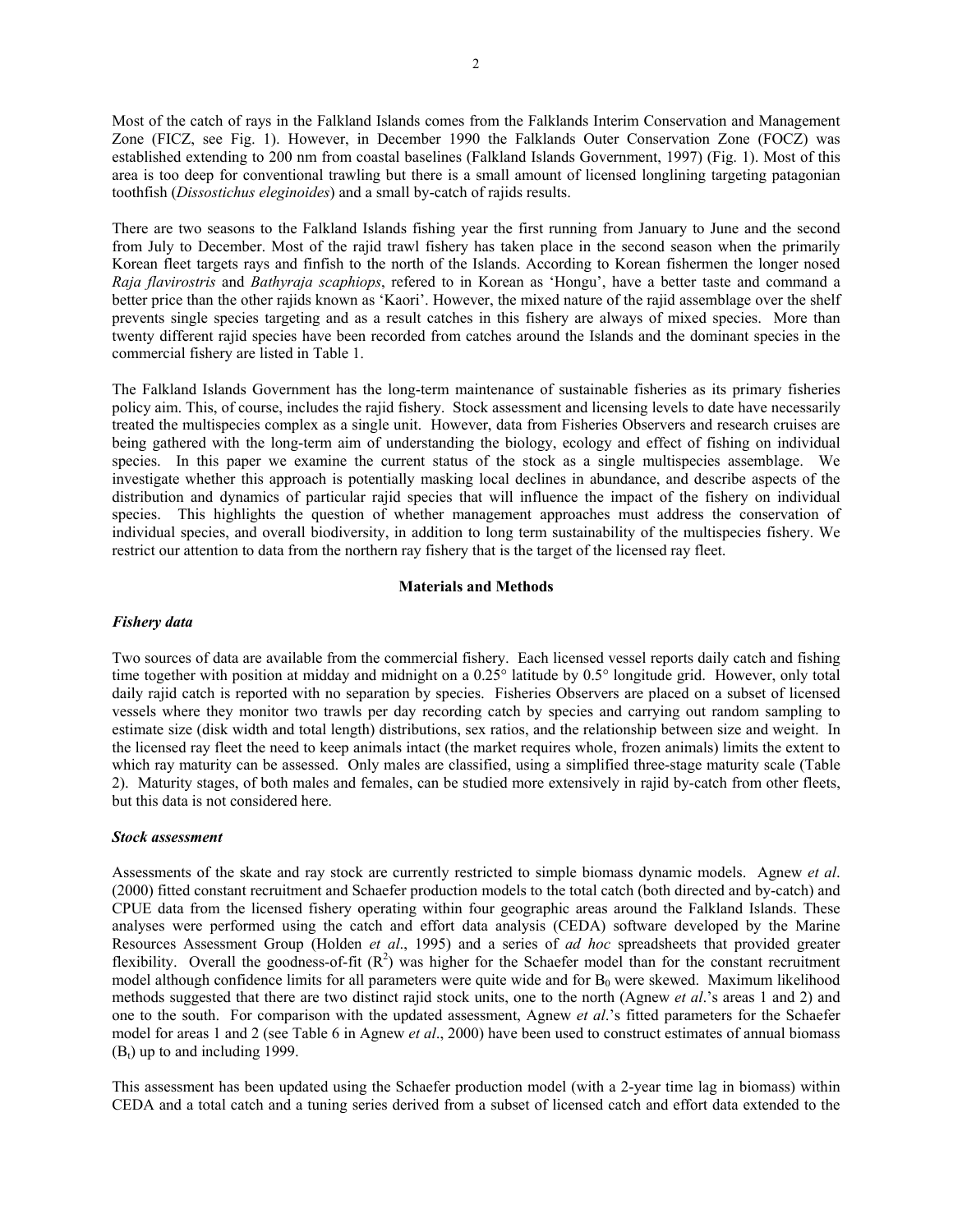end of 2001 (Table 3). Since 1996 the northern skate and ray stock has been considered to lie in the region north of 52° latitude, which to a large extent encompasses both areas 1 and 2 derived by Agnew *et al*. (2000). The tuning series was calculated using mean daily CPUEs selected from Korean vessels in two vessel classes (3 and 4) which were previously identified as the two largest groups with similar standardised CPUE values (see Table 3 in Agnew *et al*. 2000). To ensure that vessels were specifically targeting rays tuning data were restricted to vessels that had a daily rajid catch exceeding 25% by weight of its total catch, north of 52° latitude.

The parameters obtained from this new assessment were used to construct estimates of annual biomass  $(B_t)$  up to and including 2001.

# *Local CPUE trends*

The current assessment model for the ray assemblage has no spatial component with the northern ray fishery. A potential concern is that the fleet is heavily fishing particular areas then moving on when catches drop. It is therefore possible that the overall CPUE may mask severe local depletions and a decline in the overall stock.

To investigate the possibility of local depletions in the ray assemblage, the distribution of daily CPUE of ray licensed vessels was investigated on an annual basis for those grid squares fished by the ray fleet. The midday positions of fishing ray licensed vessels were distributed over 124 grid squares. However, on occasion the midday position of a vessel may bear little relation to its actual fishing position. To remove grid squares fished only occasionally, or which were incidental positions of a steaming vessel, only grid squares with more than ten daily catch reports over the course of the licensed fishery were considered. For each of the 56 grid squares that met this criterion we investigated the distribution of daily CPUE by ray licensed vessels on an annual basis. This was explored further by fitting a linear regression of daily CPUE on year for each of the grids.

## *Distribution of rajid species*

Attempts to infer the distribution patterns of the different rajids in the fishery from observer data are confounded by limited temporal and spatial coverage and the possibility of migrations by some species. To provide a consistent estimate of the variation in distribution over a wide area and wide depth range, a research cruise was undertaken from 26 July to 3 August 2000 using the research and patrol vessel *Dorada*. Five cross-slope transects were placed to cover the main area fished by the licensed ray fleet on the slope north of the Falklands (Fig. 3). Trawls were to be carried out at depths of 120 – 150 m ("150 m"), 200–250 m ("200 m") and 350–400 m ("350 m") on each transect. A standard commercial bottom trawl with a "tickler" chain and a 40 mm codend liner was used. Tows lasted approximately 1 hour at a towing speed of 3.5 knots. Weather conditions prevented fishing of the deepest station on transect R3 and the stations on R4. All rays caught were identified to species and catches recorded both in catch weight and number of individuals.

# *Migration*

As noted above the biological data collected by observers on ray licensed vessels is necessarily restricted in both temporal and spatial coverage. However in 2000 and 2001 it proved possible to place observers on ships for two periods of the ray fishery. Data from these trips (in September and October/November 2000 and August and November 2001) has been used to investigate migrations of two species: *Raja flavirostris* and *Bathyraja griseocauda*. These have been chosen because anecdotal reports suggested they exhibit different migration patterns. The monthly distributions of trawl by trawl CPUE were investigated in two regions, east and west of 60°W, and two depth ranges (100–199 m and 200–299 m). Sex ratios were also calculated by depth range.

# *Individual species CPUE trends*

Fisheries Observers identify the catch by species on a trawl by trawl basis and this allows the investigation of CPUE on a species by species basis. However, the limited observer coverage for the ray licensed fishery requires some care in the use of this data. Observers have been placed on at least one ray licensed vessel in August and/or September annually from 1992 to 2001 with the exception of 1998. To maintain temporal consistency, and so minimise the confounding effects of potential migrations, observer data from other months was not included. The mean daily fishing depths of the ray fleet and depths of observed trawls during August and September are compared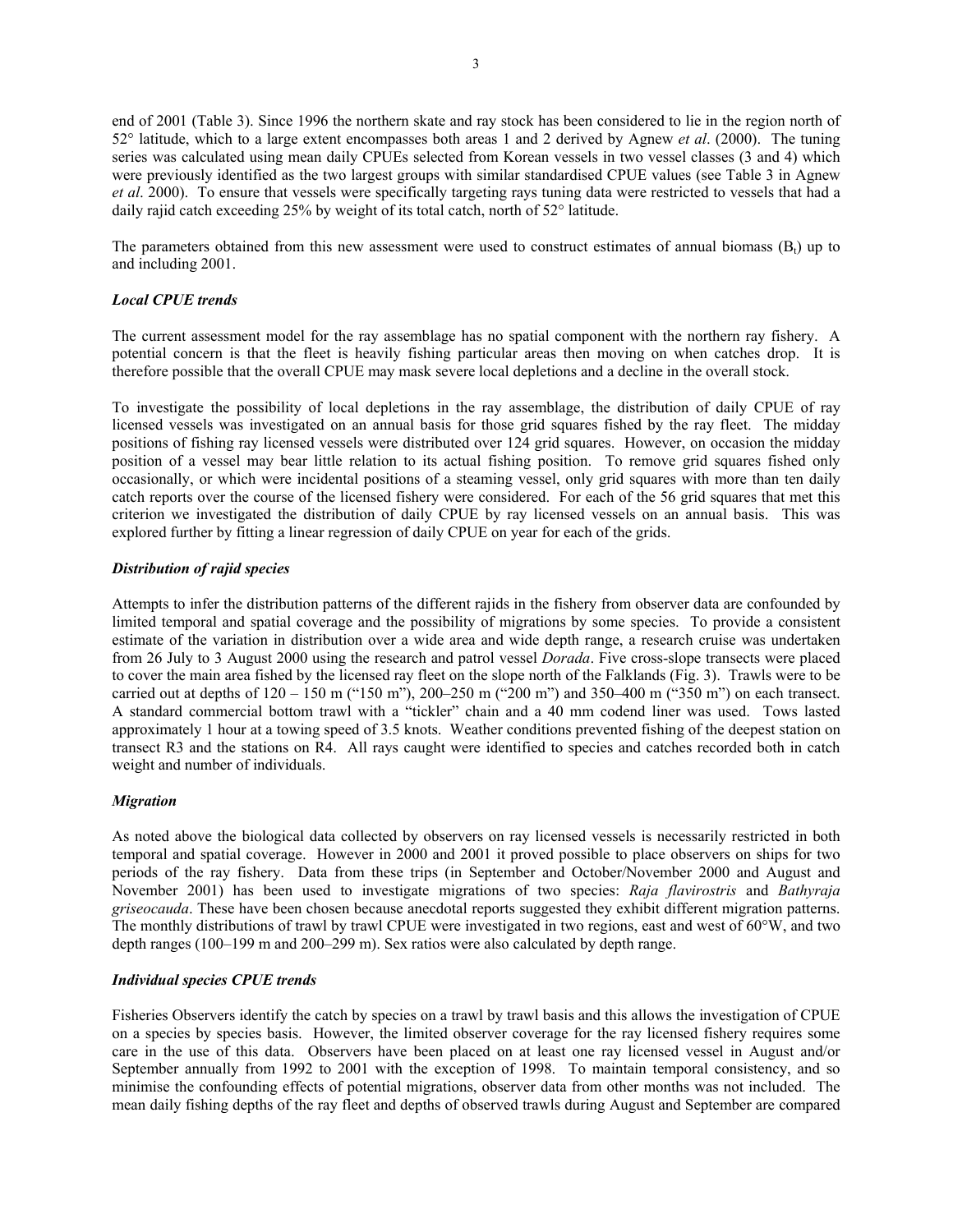in Fig. 4. It is clear that the ray fleet fished shallower areas than normal in 1997 and, to a lesser extent, in 2001. With the exception of 1996, when the observed trawls were largely considerably deeper than the mean fishing depths, the depth range of observed trawls corresponds fairly well with the mean depths fished by the entire ray fleet.

Taking the entire set of mean reported fishing depths in August and September from 1994 to 2001 the quartiles are 190 and 306 m. For observed trawl depths in these months from 1992 to 2001 the quartiles are 197 and 300 m. We have therefore restricted analysis of individual species CPUE to trawls in the depth range 200 to 300 m. For 1996 and 1997 the distribution of observed trawls means that there are relatively few stations in this depth range. We have therefore grouped the trawls into three periods, each of three years: 1992–1994 ("early"), 1995–1997 ("middle") and 1998–2001 ("late"). For the observed trawls meeting these criteria individual species CPUEs were calculated in kg per hour fished.

## *Diversity indices*

As a preliminary exploration of the data the diversity of the northern ray fishery area was expressed using the Shannon diversity index  $(H)$  and measure of equitability  $(E_H)$ . The Shannon index is commonly used to characterise species diversity in a community (Zar, 1999), and attempts to account for both the abundance and evenness of the species present. This is calculated as

$$
H = -\sum_{i=1}^{S} p_i \ln p_i
$$

where  $p_i$  is the proportion of species  $i$  in a sample.

Shannon's equitability  $(E_H)$  is calculated by dividing *H* by  $\ln(S)$ , where *S* is total number of species in the sample. Equitability assumes a value between 0 and 1, with 1 being complete evenness or homogeneity.

These measures assume that all species are equally vulnerable to the sampling gear, in this case a trawl.

The diversity indices were calculated on a trawl by trawl basis using catch weight data collected from five raylicensed vessels operating at depths between 150–350 m during August and September 1994 to 2001 (Table 5). The trawl data were also spatially resolved into two regions, east and west of 60º W. Within these constraints, catch data are limited, and there is little overlap between vessels and year.

To further investigate the effects of depth, diversity indices were calculated based on data from eleven research trawls (see distribution of rajid species section above). For each trawl, the proportion of species was expressed both in terms of catch weight and number of individuals caught.

#### **Results**

#### *Stock assessment*

The new assessment provides a higher estimate of initial biomass  $(B<sub>0</sub>)$ , and potentially higher MSY, than that reported by Agnew *et al.* (2000) (Table 4). However, confidence limits for all parameters remain wide and for B<sub>o</sub> are highly skewed

Although the model parameters derived from the previous assessment, combining areas 1 and 2, yielded lower estimates of annual biomass, both analyses reveal a number of consistent trends. Indeed, raising the previous annual biomass by the latest estimate of  $B_0$  demonstrates they both have similar trajectories (Fig. 5). High catches during the early-1990s reduced the initial stock biomass by approximately 30% by 1995. Following this decline in biomass fishing effort was reduced in the latter half of the decade. The substantial reduction in effort observed in 1998 was due primarily to the Korean financial crisis that prevented many vessels operating in the fishery. An increase in the stock biomass was also apparent in the late-1990s.

Agnew *et al*. (2000) noted that the mean disk width of one species in particular, *Raja flavirostris*, had decreased between 1993 and 1999. This is one of the largest target species caught within the FICZ and a reduction in the mean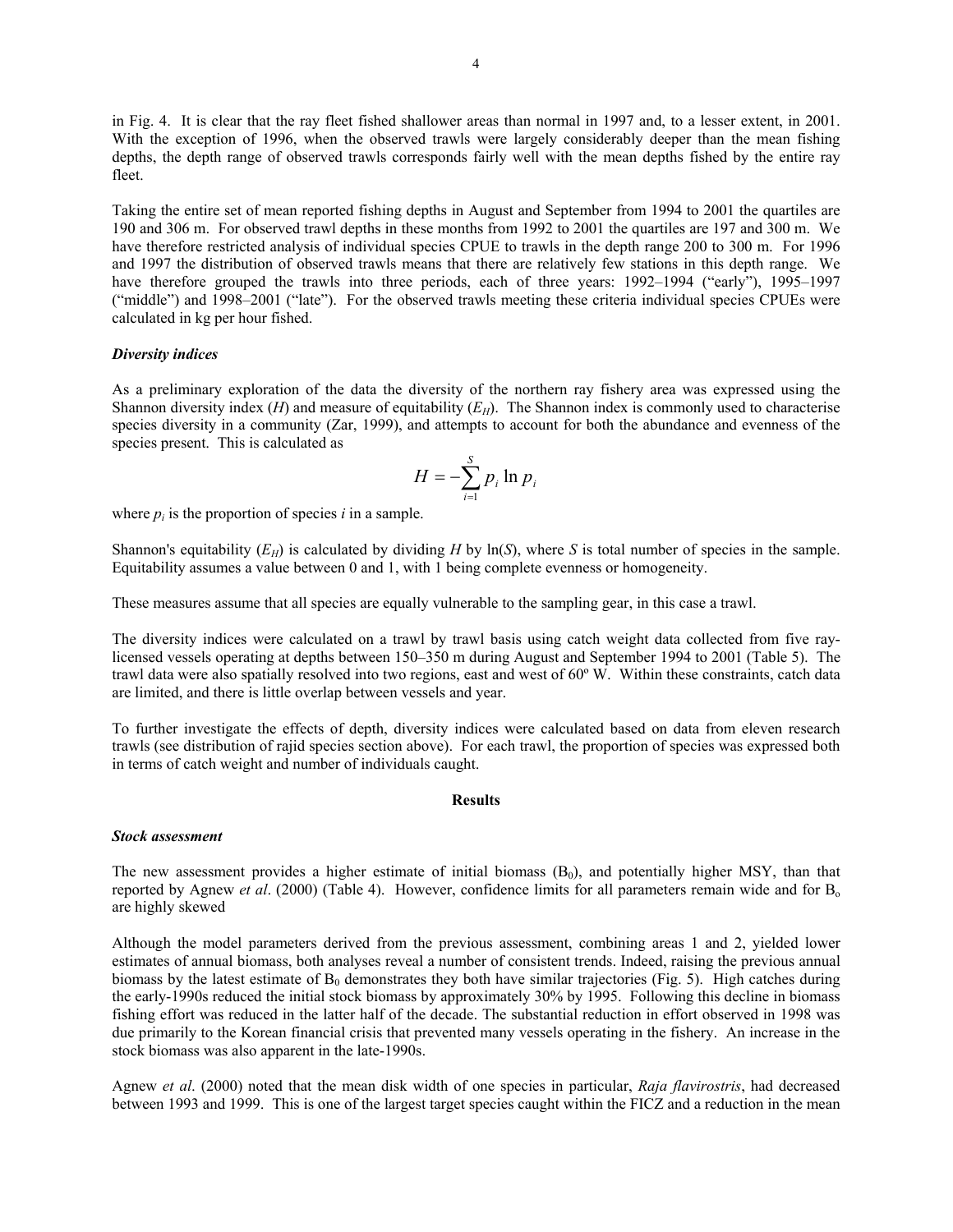size in catches is potentially the result of a high level of fishing pressure. However, it is known that this species is widely distributed on the Patagonian Shelf and there may not be a distinct stock within Falkland Island waters (see Cousseau and Perrotta, 2000).

*Raja flavirostris* (also reported as *Dipturus chilensis*) is subject to heavy fishing pressure within the Argentine EEZ (García de la Rosa *et al*., 2000). Although catch statistics indicate rajids have been exploited within the Argentine EEZ since 1985 it was not until 1994 that total annual catches began to exceed 6,000 tons. This increase in catches within Argentine waters could be linked to the observed decline in catch rates reported within the FICZ during mid-1990s. To investigate this hypothesis an additional assessment was conducted which combined both Falkland Island and Argentine catch statistics (see Table 3). An improvement of the model fit, indicated by a substantially higher overall goodness of fit (e.g.  $\mathbb{R}^2$ ), might suggest that part of the Falkland Island skate and ray stock was exploited elsewhere. However, inclusion of the Argentine catch data actually reduced the overall fit from 0.909 to 0.876 and greatly increased the confidence limits for each parameter. This provides some evidence that the bulk of the northern skate and ray stock is self-contained.

# *Local CPUE trends*

Mapping the catch and effort of the ray licensed fleet demonstrates that the area fished by the fleet varies from year to year and within a year (

Fig. 6) illustrating that the possibility of local depletion should be considered. However when the distribution of daily CPUE was investigated for each grid square on an annual basis no consistent trends were immediately apparent. Eighteen grid squares showed a significant linear trend when daily CPUE was regressed against year over the period 1994–2001 but only in two cases was this trend negative. The annual distribution of CPUE is illustrated for these eighteen squares in Fig. 7. It is clear that there is significant intra-annual variability in CPUE in each grid square. Furthermore, the trends are not necessarily well described by a simple linear regression. Several of the grid squares with a positive linear trend show a decrease in CPUE between 1994 and the 1996/1997 before CPUE increases again. The two grid squares where a linear regression produced a negative slope have only been fished by the ray fleet in a limited number of years.

## *Distribution of rajid species*

The proportion of different ray species, in terms of both catch weight and numbers caught, at the eleven research trawl stations fished between 26 July and 3 August 2000 is illustrated in Fig. 8. *Bathyraja albomaculata* was present at all stations. *Bathyraja brachyurops* was caught only at the 150 and 200 m stations with a noticeable increase in proportion of the catch on the eastern transect, R5. With the exception of the 350 m station on R1 *Raja flavirostris* was also only caught at the 150 m and 200 m stations, but was entirely absent from the eastern transect.

The smaller *Raja doellojuradoi* was present at all 200 m and 350 m stations but was caught only, at low abundance, at two of the 150 m stations. *Bathyraja griseocauda* was a significant component of the catch at the 200 and 350 m stations but formed just a small part of the catch at two of the 150 m stations. The occurrence and proportion of the undescribed *Bathyraja* sp. #3 in catches increased with depth. *Bathraya multispinus* and *B. scaphiops* also increased in occurrence and proportion of the catch in the deeper stations. *Psammobatis* spp. were restricted to the 150 m stations. On the three more westerly transects *Bathyraja macloviana* occurred only at the 150 and 250 m stations, but was present at the 200 m station on the eastern transect.

## *Migration*

In *Raja flavirostris* (Fig. 9) in 2000 the shallower trawls west of 60°W have considerably higher CPUE than those east of 60°W. In the western region there is a decline in CPUE from September through to November. A similar decline is seen in the deeper trawls although the difference between the eastern and western regions is less marked. In 2001 there is a similar pattern in the 100–199 m depth range. In trawls in the 200–299 m depth range CPUE is considerably higher in the eastern region in August. By November, however, CPUE has declined in the eastern region but increased in the west.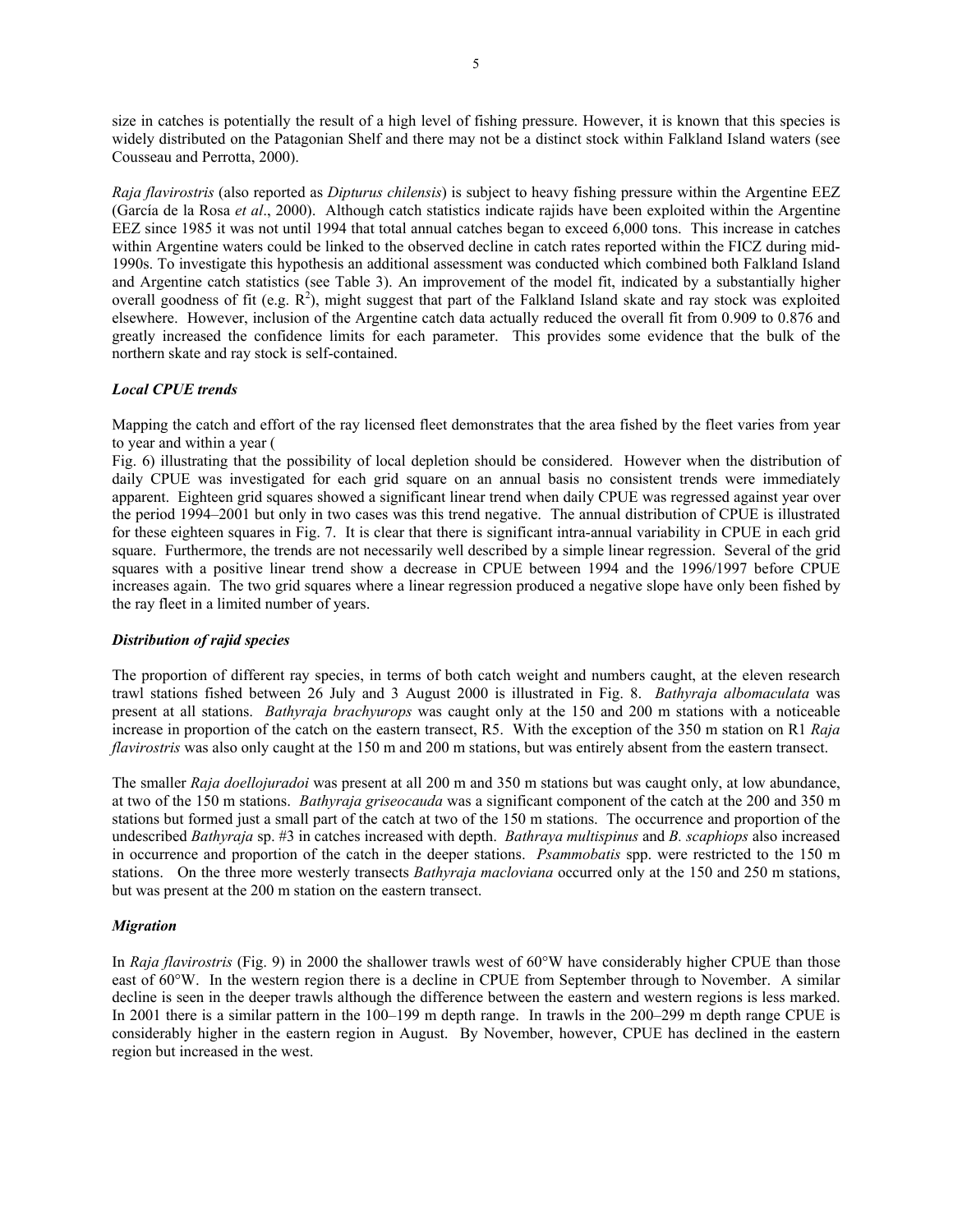The basic pattern of a decline in CPUE of *Raja flavirostris* over the period from August to November is consistent with a seasonal emmigration of this species. The shift in the high CPUEs in the deeper trawls in 2001 illustrates a westwards shift in the occurrence of trawls with higher CPUEs.

In *Bathyraja griseocauda* (Fig. 10) CPUE is, as expected, considerably higher in the deeper trawls than those in the shallower depth range. There are no major differences between the CPUE east and west of 60°W, nor are there consistent trends through time.

In *Raja flavirostris* (Fig. 11) there is a clear predominance of females in the catches whereas sex ratios in *Bathyraja griseocauda* are much closer to equality. The proportion of females in catches of *Raja flavirostris* is slightly higher in deeper water and increases over the period August to November.

Length frequency data (see Fig. 13) shows that few small, immature *Raja flavirostris* are found in Falklands waters, whilst all sizes of *Bathyraja griseocauda* are present. The smallest *Bathyraja griseocauda* are found in deeper water, beyond the normal ray fleet fishing depths, but present as occasional by-catch by other fleets.

## *Individual species CPUE trends*

The distribution of CPUE for all species caught in the trawls meeting the define criteria was examined for the three year periods (Fig. 12). For some species (i.e. *Bathyraja albomaculata*, *B. brachyurops*, *B. macloviana*, and *B. scaphiops*) there is little indication of a trend in CPUE. In the two *Raja* spp. (*Raja doellojuradoi* and *Raja flavirostris*) CPUE appears to have steadily increased over the three periods, whereas in three species (*Bathyraja griseocauda*, *B. multispinis* and the undescribed *Bathyraja* sp. #3) there are indications of a decline in CPUE. The apparent decline is especially marked in the case of *B. griseocauda*, whilst the undescribed *Bathyraja* sp. #3 has apparently undergone a sharper decline with only very low CPUEs in the middle and late periods.

## *Maturity and size distribution*

Using observer data from 2000 and 2001 only, Fig. 13 shows the proportion of mature (stage III, see Table 2) males in *Raja flavirostris* and *Bathyraja griseocauda* using 1 cm disk width classes. As noted above these two species, both of which have relatively large adults, appear to show opposite trends in CPUE over the period of the fishery. In *Raja flavirostris* 50% of males are mature at a disk width of approximately 64 cm whilst in *Bathyraja griseocauda* 50% maturity is reached at a disk with of 77 cm. Also shown in Fig. 13 is the male size frequency distribution. In *Raja flavirostsis* 12.8% of sampled males had disk widths of 64 cm and above whilst in *Bathyraja griseocauda* only 4.6% of males were above the size at 50% maturity.

# *Diversity*

The annual distributions of the Shannon diversity and equitability indices, calculated from the commercial catch data, are illustrated in Fig. 14. Although there is notable inter-annual variation in the data there are no consistent trends in either the diversity or equitability of ray species between 1994 and 2001. Preliminary investigations of the effects of depth, utilising GLM and GAM modelling in Splus, revealed trends of diversity and equitability with depth. For instance, there was a significant negative effect of depth on the Shannon index when data between 150m and 350m were considered (p<0.05: Table 6). Unfortunately, the level of overlap between vessels, years and depth ranges sampled was not sufficient to allow detailed analysis of this relationship.

In none of the cases examined there was there a significant trend in diversity or equitability index with year, where trend was defined as a significant positive or negative linear relationship, either when depth was included as a factor or when it was not. If year was included as a factor, rather than as a continuous variable, it became significant. This is because there was significant inter-annual variation in the indices (Fig. 14) but no significant trend in the indices.

The diversity indices calculated for the research trawls are presented in Tables 7 to 10. When calculated in terms of proportion of catch weight both the mean diversity index and mean equitability increase slightly with depth, whereas they peak at intermediate depths (200 m) when calculated in terms of number of individuals caught. However the means for the 150 m stations are obviously influenced by the low diversity/equitability of the 150 m station on the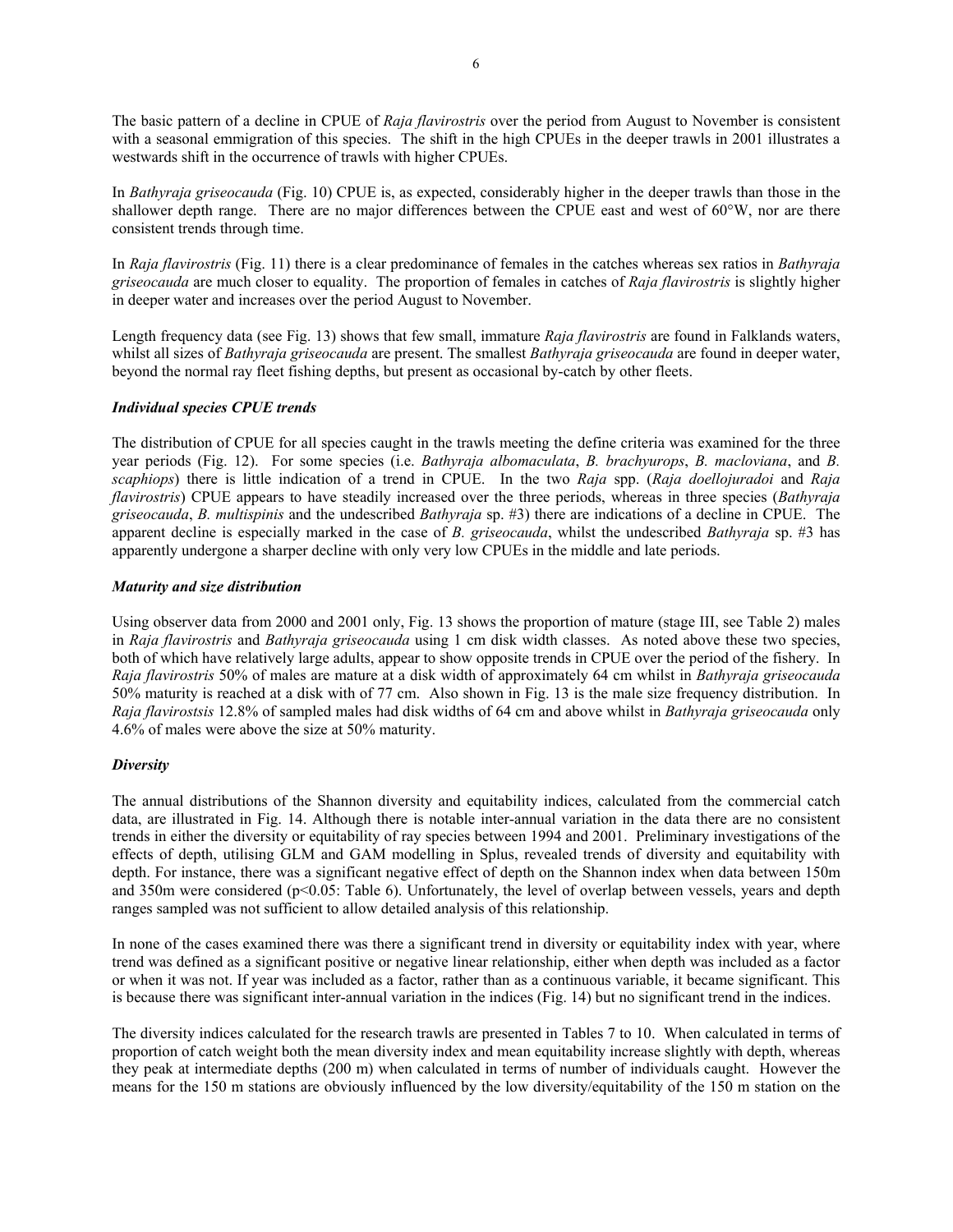eastern (R5) transect and, with the exception of this station, diversity and equitability do not show any great variation or consistent patterns.

## **Discussion**

The managed fishery around the Falkland Islands has been in operation since 1987 and specific licenses allowing the targeting of rajids have been issued since 1994. The setting of allowable levels of licensed fishing effort in the ray fishery has been based on stock assessments that use a simple production model where the ray assemblage is treated as a single stock, and where the biological parameters (such as growth rate) are relatively unknown. Recognising that this cannot adequately represent the dynamics of all the species which comprise the ray assemblage around the Islands, the Falklands Islands Fisheries Department has been gathering biological data on the ray assemblage from both Fisheries Observers and research trawls. This, together with daily catch and effort data from the licensed fleet, has provided this opportunity to review the operation of the current management policies in terms of maintenance of a sustainable fishery, and of the effects on species diversity.

An updated stock assessment, based on the methods used by Agnew *et al*. (2000) suggests that the biomass of the northern ray assemblage has recovered following a decline to around 37,000 tons in the mid-1990's, reaching 46,000 tons in 1999. The biomass in 2001 is estimated at 43,000 tons. The latest assessment suggests a higher biomass through the 1990s than previously reported by Agnew *et al*. (2000). The recovery of the stock during the latter half of the 1990s suggests that the precautionary management approach adopted in the early 1990s has worked well, at least to the extent of rebuilding and maintaining the biomass of the overall assemblage. Moreover, if total catches in 1998 had remained similar to those reported in 1997 (i.e. approximately 3,000 tons), the new stock biomass in 2001 would only be 2.5% lower than the current estimate  $(B_{2001})$ . In its current form, the addition of Argentine total catch data did not improve the model fit. Due to the high level of data aggregation, there is no spatial or species-specific information on the extent of Argentine *Raja flavirostris* catches. The inclusion of Argentine catch data is unlikely to improve the assessment until the migration patterns of *R.flavirostris* are better understood. Although a simple interpretation of these results may suggest that total annual catch could increase from the current level of 4,000 tons, the slight decline in stock apparent from 1999–2001 confirms the need to maintain a precautionary approach to the management of the ray fishery and continue the limitation of allowable fishing effort.

The treatment of the northern ray stock as a single unit, together with the known variation in the spatial distribution of fishing effort from year to year, suggests the need to carefully check for the possibility of local depletions which may be masked in the overall CPUE series. Examination of CPUE series at the resolution of the 0.25° latitude by 0.5° longitude reporting grid reveals high variability in CPUE but no evidence for long term local declines.

The research cruise carried out in July-August 2000 allowed the assessment of the variation in the distribution of different ray species over a wider area than normally covered by observers on commercial vessels. Both bathymetric and geographical variation in the distribution of the species that make up the assemblage is apparent from the research data. However this represents only a "snapshot" of the rajid distributions at one point in time in a single year. Further research cruises would provide valuable insight into the spatial dynamics of the ray assemblage. Some insight into migrations of particular rajid species is possible using observer data where extended temporal coverage has been possible within a season. However varying spatial coverage, coupled with vessel effects, suggest considerable caution in the interpretation of this data. There is some evidence that *Raja flavirostris* is a migratory species, possibly migrating westwards out of the Falklands zones towards the end of the year. The predominance of females in *Raja flavirostris* is consistent with a species undertaking feeding migrations to the Falklands zones. It is often observed that females generally travel further and so predominate at the edges of a species' feeding range. This is the case, for example, in hakes (Tingley *et al*., 1995) and oceanic squids (Zuev *et al*., 1985). The increase in the proportion of females may also suggest that males are leaving to return earlier to spawning grounds elsewhere. In contrast, there is no evidence for geographical migrations by *Bathyraja griseocauda* and this species may complete its entire lifecycle within Falklands waters.

The variation in distribution and spatial dynamics of the species within the rajid assemblage obviously implies that different species will experience differential fishing mortality. Likewise variations in life history characteristics (growth rate, age/size at maturity, fecundity) will produce variation between species in their resistance to fishing pressure. The series of catch data by species from Fisheries Observers aboard the Falklands registered ray fleet has provided evidence of declining abundance in some species and increases in others. *Bathyraja griseocauda*, one of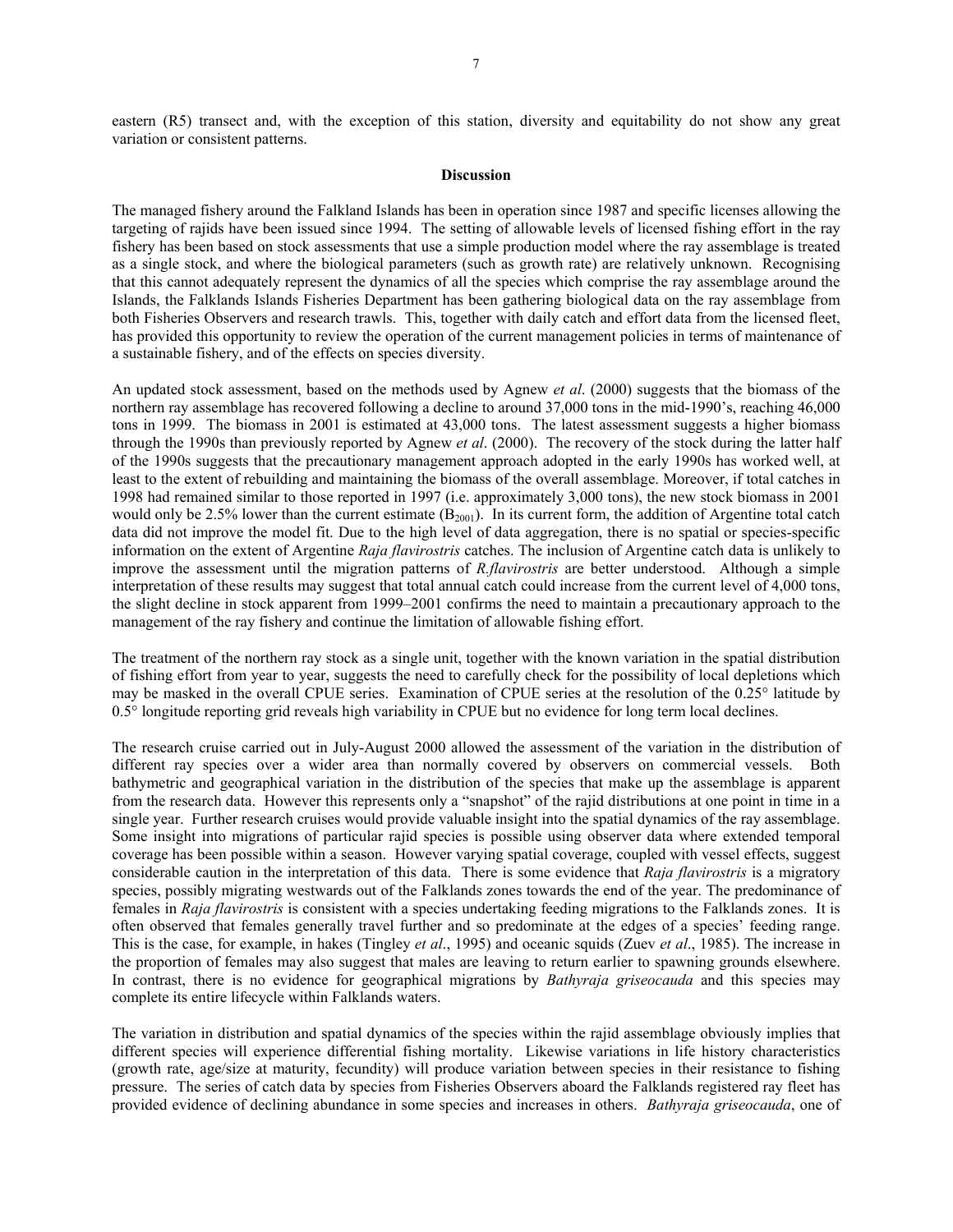the species where a decline in abundance is apparent, is known to be a slow growing, long lived species (Gallagher, 2000) and sampling suggests that only 4.6% of males found in the fishery in 2000 and 2001 were above the size at 50% maturity. In *Raja flavirostris*, a species which shows evidence of an increase in abundance over the last decade, 12.8% of males were above the size at 50% maturity. No studies of the growth rate of *Raja flavirostris* have been carried out to date.

Changes in the species composition of a mixed species fishery comprised of species with different life histories are inevitable when the assemblage is subject to unselective fishing. The loss of slow growing, long lived species, and their replacement by faster growing species, has been a feature of several rajid fisheries across the world (see, for example, Pawson and Vince, 1999). One way to quantify the changes in diversity as a result of fishing pressure is the calculation of diversity indices, such as the Shannon index used here. The results of our diversity analysis are intruiging, if inconclusive, with respect to the relationship between biodiversity indices and depth. However, the more important finding of this analysis with respect to conservation of rajids around the Falkland Islands is that no consistent declines or increases in the indices be detected over time (1994–2002) which suggests that relative diversity is currently being conserved in this fishery. This is perhaps surprising given the observed decline in CPUE of *B. griseocauda*, and increases in that of the two *Raja* species. The results of the research trawling, however, confirm that the indices used may be relatively insensitive to the detailed species composition. In terms of diversity, as measured by the indices employed here, a decline in one species can be compensated for by an increase in another. Whilst the apparent overall maintenance of diversity is an encouraging result, it must be appreciated that this does not imply that there has been no change in the make up of the rajid species assemblage, and attention must still be given to the fate of individual species.

In conclusion, the management of the rajid fishery around the Falkland Islands appears to be successfully maintaining a sustainable fishery. Some changes in species composition are, however, apparent. Although the CPUE of several species appears to have been relatively stable over the last decade a number of species have declined whilst there have been compensatory increases in other species. Although some changes in the species composition of a mixed species assemblage subject to unselective fishing are to be expected, especially in the face of substantial variation in life histories, it is possible that some measures could be found to protect the slower growing species. The closing of the once heavily exploited area to the south of the Falklands to the directed ray fishery currently provides one refuge for species, such as *Bathyraja griseocauda*, which are not resistant to fishing pressure even when maintained within conservative limits.

## **Acknowledgements**

We are grateful to the FIFD observers who collected the majority of the biological data used here and the data entry staff who manage the catch and effort data from vessels. We thank the FIFD Director of Fisheries, John Barton, for supporting this work. Simeon Hill, Alexander Arkhipkin, Paul Brickle and Tom Marlow offered helpful comments on the manuscript.

#### **References**

- AGNEW, D.J., C.P. NOLAN, and J. POMPERT. 1999. Management of the Falkland Island's skate and ray fishery. *In:* Case studies of the management of elasmobranch fisheries. *Edited by* R. Shotton. FAO Fish. Tech. Pap. No. 378: 268-284.
- AGNEW, D.J., C.P. NOLAN, J.R. BEDDINGTON, and R. BARANOWSKI. 2000. Approaches to the assessment and management of multispecies skate and ray fisheries using the Falkland Islands fishery as an example. *Can. J. Fish. Aquat. Sci.* **57**: 429-440.
- COUSSEAU, M.B. and R.G. PERROTTA. 2000. Peces Marinos de Argentina: Biología, distrbución, pesca. INIDEP, Mar del Plata, 167 p.
- FALKLAND ISLANDS GOVERNMENT 1997. Fisheries Department Fishery Statistics, Volume 1, 1997. Falkland Islands Government printing office, Stanley, Falkland Islands. 75 p.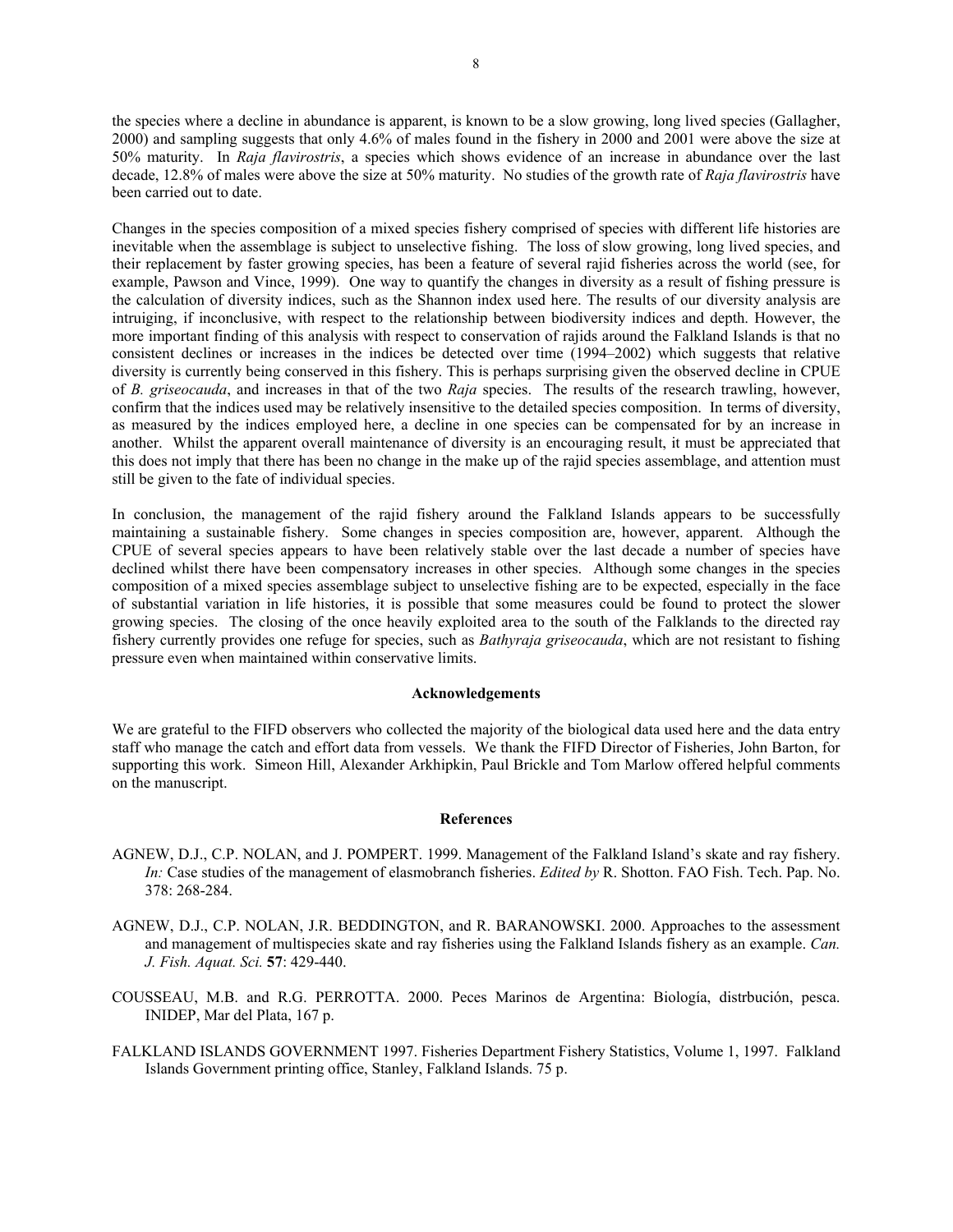- FALKLAND ISLANDS GOVERNMENT 2002. Fisheries Department Fishery Statistics, Volume 6, 2001. Falkland Islands Government printing office, Stanley, Falkland Islands.
- GALLAGHER, M.J. 2000. The fisheries biology of commercial ray species from two geographically distinct regions. PhD thesis, University of Dublin.
- GARCÍA DE LA ROSA, S.B., F. SANCHEZ, and L.B. BRUNO. 2000. Rayas. Pesca de altura. *In* Bezzi, S., Akselman, R. and Boschi, E. (Eds.). Síntesis del estado de las pesquerías marítimas argentinus y de la Cuenca del Plata. Años 1997 – 1998, con una actualizatión de 1999. Publicaciones especiales. INIDEP, Mar del Plata, 388 p.
- HOLDEN, S., G.P. KIRKWOOD, and M. BRAVINGTON. 1995. C.E.D.A.: catch and effort data analysis, version 2.01. Marine Resources Assessment Group Ltd., 47 Prince's Gate, London Sw7 2QA, UK.
- PAWSON, M. and VINCE, M. 1999. Management of shark fisheries in the Northeast Atlantic. *In:* Case studies of the management of elasmobranch fisheries. *Edited by* R. Shotton. FAO Fish. Tech. Pap. No. 378: 1 – 46.
- TINGLEY G.A., PURCHASE L.V., BRAVINGTON M.V., and HOLDEN S.J. 1995. Biology and fisheries of hakes (*M. hubbsi* and *M. australis*) around the Falkland Islands. In: Hake: Biology, fisheries and markets (J.Alheit and T.J.Pitcher, eds). Chapman & Hall, London, pp. 269-303.
- ZAR, J.H. 1999. *Biostatistical analysis*. [4th Ed]. Pretence Hall. 663 p.
- ZUEV G.V., NIGMATULLIN CH.M., and G.V. NIKOLSKY 1985. Nektonic oceanic squids. Moscow, Agropromizdat, 223 p. (In Russian)

Table 1. Ray species caught in the northern multi-species fishery around the Falkland Islands, north of 52ºS.

| <i>Species</i>         | Percentage in catch (1993-2002) |  |  |
|------------------------|---------------------------------|--|--|
| Bathyraja griseocauda  | 24.18                           |  |  |
| Bathyraja albomaculata | 21.97                           |  |  |
| Bathyraja brachyurops  | 20.38                           |  |  |
| Raja flavirostis       | 13.28                           |  |  |
| Bathyraja sp. #3       | 723                             |  |  |
| Bathyraja macloviana   | 3.92                            |  |  |
| Bathyraja scaphiops    | 3.50                            |  |  |
| Raja deollojuruadoi    | 2.44                            |  |  |
| Bathyraja multispinus  | 2.36                            |  |  |
| Psammbatis spp.        | 0.41                            |  |  |
| Bathyraja magellanica  | 0.34                            |  |  |

Table 2. Maturity scale for male rajids based on clasper characteristics only, as used by observers on ray licensed vessels in the Falklands fishery.

| Maturity stage | Description         | Characteristics                                                   |
|----------------|---------------------|-------------------------------------------------------------------|
|                | Immature            | Claspers do not extend beyond the tip of the pelvic fin           |
|                | Maturing/Adolescent | Claspers are soft and flexible, and extend beyond the pelvic fins |
|                | Mature              | Claspers are rigid and are at maximum length                      |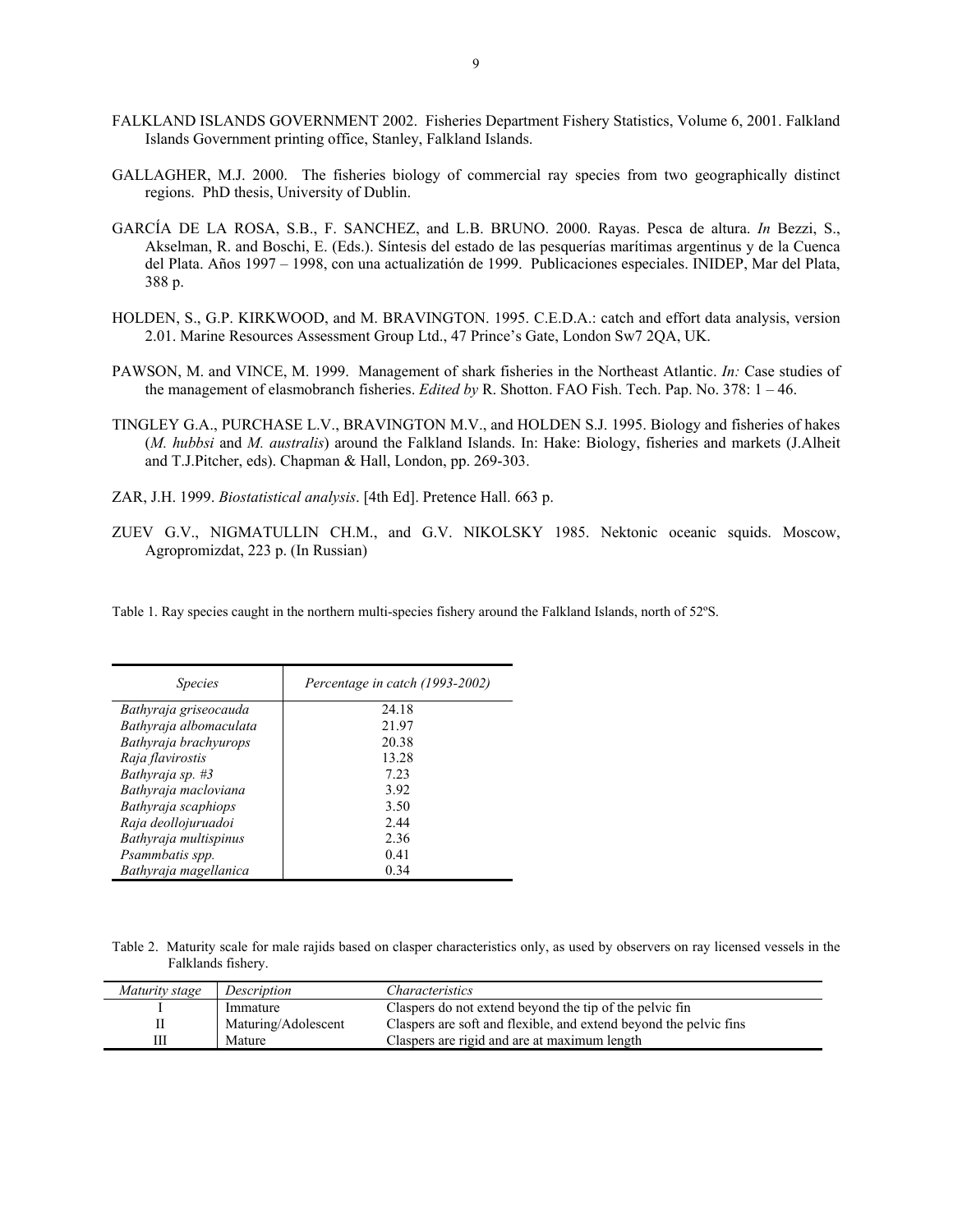Table 3. Total annual catches (tons) of skates and rays (directed and by-catch) retained by vessels operating to the north of the Falkland Islands (<52 °S), and a tuning series of catch and effort data for Korean vessels operating in the same region between 1991 and 2000 where the total daily catch of rays exceeds 25% of the total daily catch of all species caught. Argentine total rajid catches are also available between 1987 and 1998.

| Year | Total catch<br>(tons) | Catch (tons) | <i>Effort (hrs)</i> | Argentine total rajid<br>catch (tons) |
|------|-----------------------|--------------|---------------------|---------------------------------------|
| 1987 | 257                   |              |                     | 200                                   |
| 1988 | 819                   |              |                     | 500                                   |
| 1989 | 996                   |              |                     | 1,000                                 |
| 1990 | 1,074                 |              |                     | 500                                   |
| 1991 | 6,067                 | 5,583        | 14,655              | 200                                   |
| 1992 | 3,798                 | 2,565        | 11,186              | 800                                   |
| 1993 | 6,364                 | 5,676        | 21,990              | 1,000                                 |
| 1994 | 4,676                 | 4,098        | 11,930              | 6,000                                 |
| 1995 | 4,611                 | 4,003        | 15,159              | 7,000                                 |
| 1996 | 2,992                 | 2,411        | 9,678               | 12,000                                |
| 1997 | 2,995                 | 2,362        | 7.913               | 10,500                                |
| 1998 | 851                   | 232          | 612                 | 14,000                                |
| 1999 | 4,511                 | 3,890        | 10,413              |                                       |
| 2000 | 3,437                 | 2,643        | 7,891               |                                       |
| 2001 | 4,012                 | 3,280        | 8,493               |                                       |

Table 4. Parameter estimates from Schaefer production model using CEDA software for 1999 and 2002 assessments (95% confidence limits available for 2002).

| Parameter | 1999*          |               | 2002                          |
|-----------|----------------|---------------|-------------------------------|
| $B_0$     | 36,224         | 49,622        | $(30,034 - 119,416)$          |
|           | 0.619          | 0.590         | $(0.348 - 0.990)$             |
| q value   | $1.06E^{-0.5}$ | $7.70E^{-06}$ | $(2.81E^{-0.6} - 1.61E^{-5})$ |
| MSY       | 5,606          | 7,319         | $(4.938 - 18.947)$            |

\* Agnew *et al*. (2000)

Table 5. Number of observed trawls from the ray-licensed fleet (1-5) operating between August and September 1994 to 2001under the FIFD fisheries observer program.

| Year | Observed vessel |    |    |    |    |
|------|-----------------|----|----|----|----|
|      |                 |    |    |    |    |
| 1994 | 11              |    |    |    |    |
| 1995 |                 |    |    | 19 |    |
| 1996 |                 | 53 |    |    |    |
| 1997 |                 |    | 52 |    |    |
| 1998 |                 |    |    |    |    |
| 1999 |                 |    |    |    | 23 |
| 2000 |                 | 38 |    |    |    |
| 2001 |                 | 40 |    |    |    |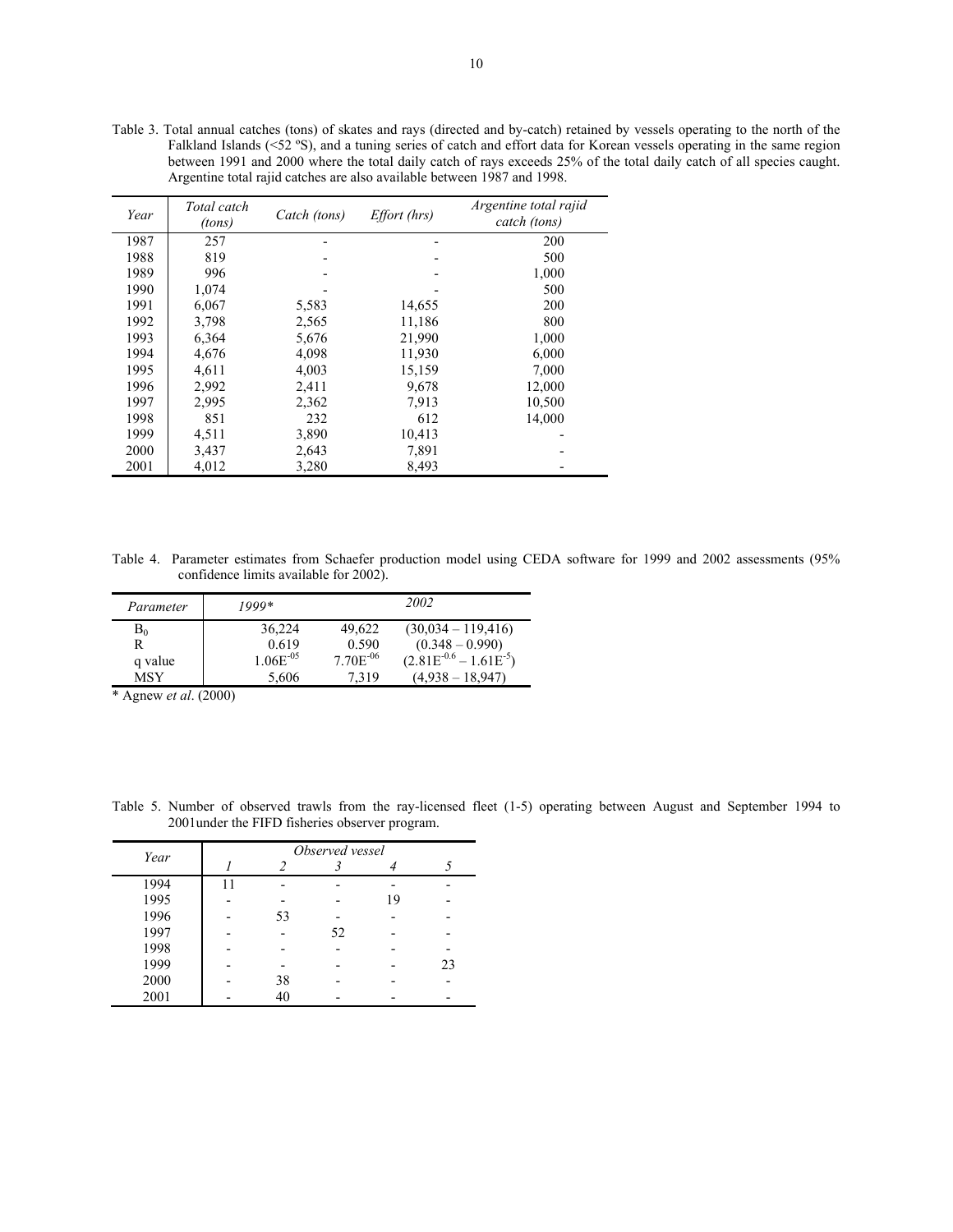Table 6.ANOVA of a linear model between the shannon diversity index and depth. Adding Year and Region did not lead to a significant change in the residual deviance of the model. Data were restricted to 150- 350 m, and 1997 was excluded.

|           | Value     | Std. Error | t value   |        |
|-----------|-----------|------------|-----------|--------|
| Intercept | 1.7069    | 0.0717     | 23.149    | 0.0000 |
| Depth     | $-0.0010$ | 0.0003     | $-3.5541$ | 0.0005 |

Table 7. Shannon diversity index for research trawls with proportions calculated in terms of catch weight.

|                                                                                                                     |  |  | R1 R2 R3 R5 Mean |
|---------------------------------------------------------------------------------------------------------------------|--|--|------------------|
|                                                                                                                     |  |  |                  |
|                                                                                                                     |  |  |                  |
|                                                                                                                     |  |  |                  |
| 150 1.30 1.42 1.44 0.77 1.23<br>200 1.47 1.40 1.63 1.37 1.47<br>350 1.68 1.41 1.48 1.52<br>Mean 1.48 1.41 1.54 1.21 |  |  |                  |

Table 8. Shannon diversity index for research trawls with proportions calculated in terms of numbers caught.

|                                                                                                                     |  |  | R1 R2 R3 R5 Mean |
|---------------------------------------------------------------------------------------------------------------------|--|--|------------------|
|                                                                                                                     |  |  |                  |
|                                                                                                                     |  |  |                  |
|                                                                                                                     |  |  |                  |
| 150 1.49 1.54 1.68 1.06 1.44<br>200 1.73 1.54 1.87 1.77 1.72<br>350 1.70 1.41 1.58 1.56<br>Mean 1.64 1.49 1.78 1.47 |  |  |                  |

Table 9. Shannon equitability for research trawls with proportions calculated in terms of catch weight.

|                                                                                                                                                                                            |  |  | R1 R2 R3 R5 Mean |
|--------------------------------------------------------------------------------------------------------------------------------------------------------------------------------------------|--|--|------------------|
|                                                                                                                                                                                            |  |  |                  |
|                                                                                                                                                                                            |  |  |                  |
|                                                                                                                                                                                            |  |  |                  |
| $\begin{tabular}{c cccc}150 & 0.72 & 0.73 & 0.80 & 0.39 & 0.66 \\200 & 0.76 & 0.78 & 0.74 & 0.66 & 0.73 \\350 & 0.86 & 0.72 & 0.76 & 0.78 \\Mean & 0.78 & 0.75 & 0.77 & 0.60\end{tabular}$ |  |  |                  |

Table 10. Shannon equitability for research trawls with proportions calculated in terms of numbers caught.

|                                                                                                                                                                                                 |  |  | R1 R2 R3 R5 Mean |
|-------------------------------------------------------------------------------------------------------------------------------------------------------------------------------------------------|--|--|------------------|
|                                                                                                                                                                                                 |  |  |                  |
|                                                                                                                                                                                                 |  |  |                  |
|                                                                                                                                                                                                 |  |  |                  |
| $\begin{tabular}{c cccc} 150 & 0.83 & 0.79 & 0.94 & 0.54 & 0.78 \\ 200 & 0.89 & 0.86 & 0.85 & 0.85 & 0.86 \\ 350 & 0.87 & 0.72 & 0.81 & 0.80 \\ Mean & 0.86 & 0.79 & 0.90 & 0.74 \end{tabular}$ |  |  |                  |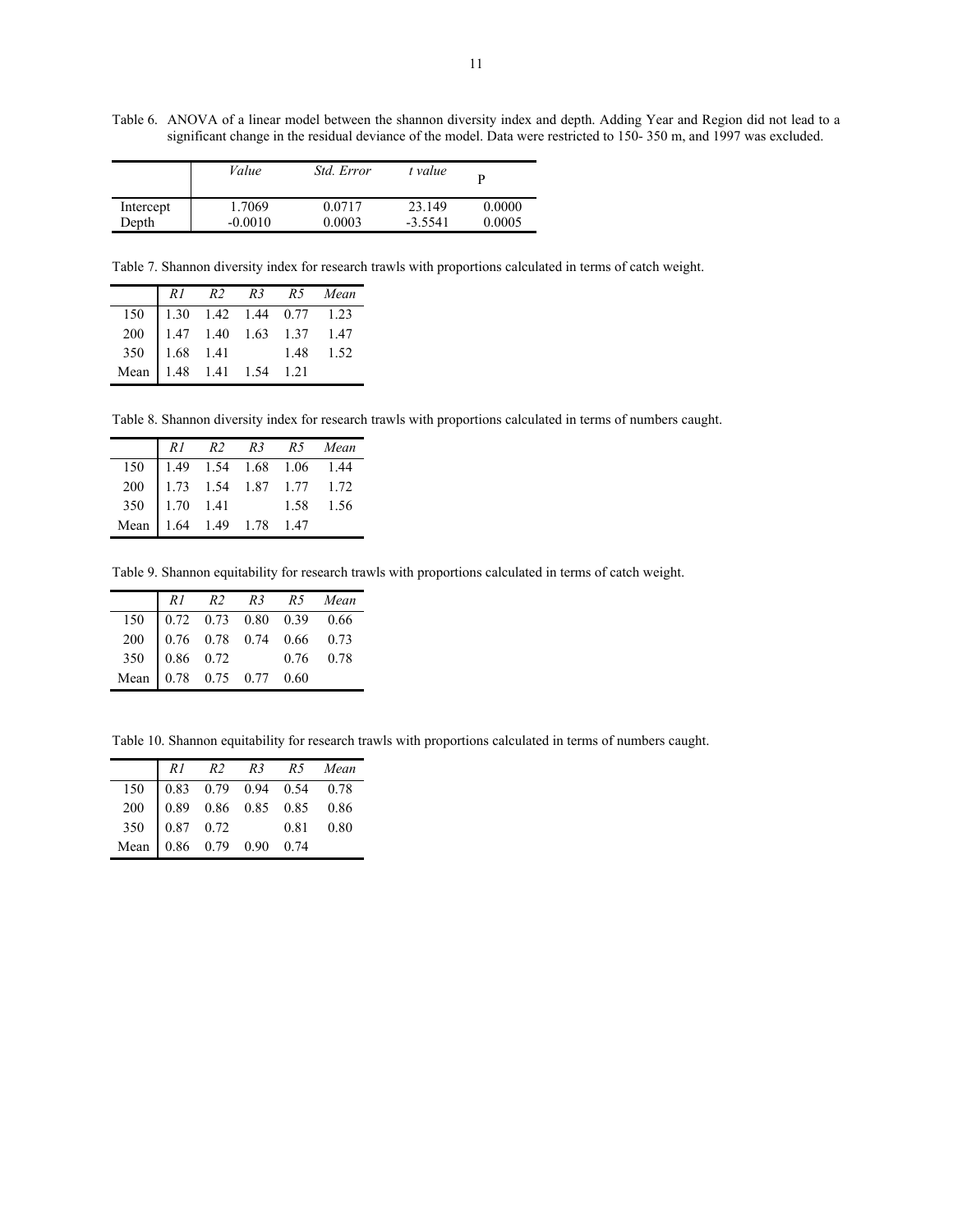

Fig. 1. The Falkland Islands and the Falkland Islands Interim Conservation and Management Zone (FICZ) and Falklands Outer Conservation Zone (FOCZ).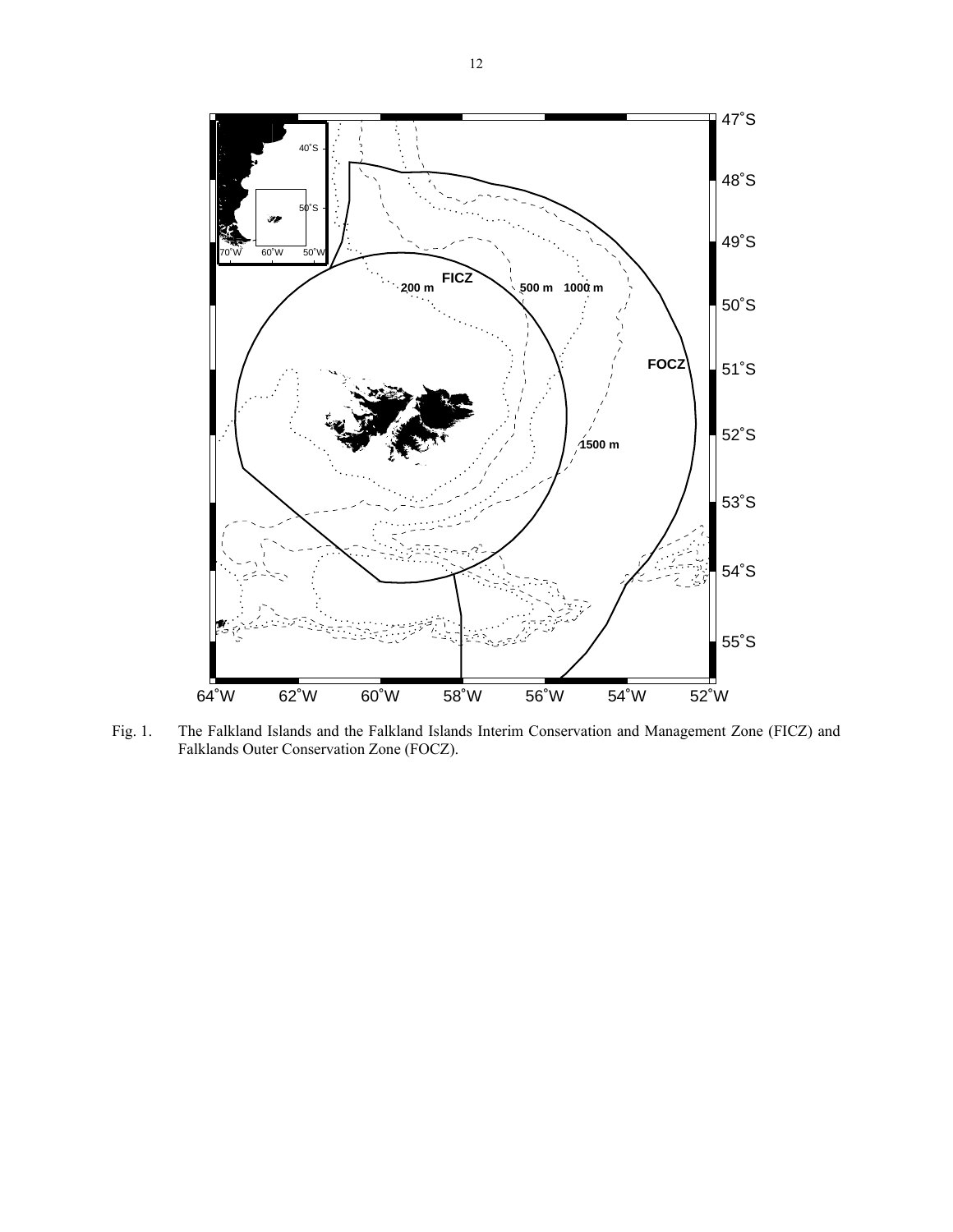

Fig. 2. Total catch of rays within the FOCZ between 1987 and 2001.



Fig. 3. Transects used for the research cruise carried out from 26 July to 3 August 2000.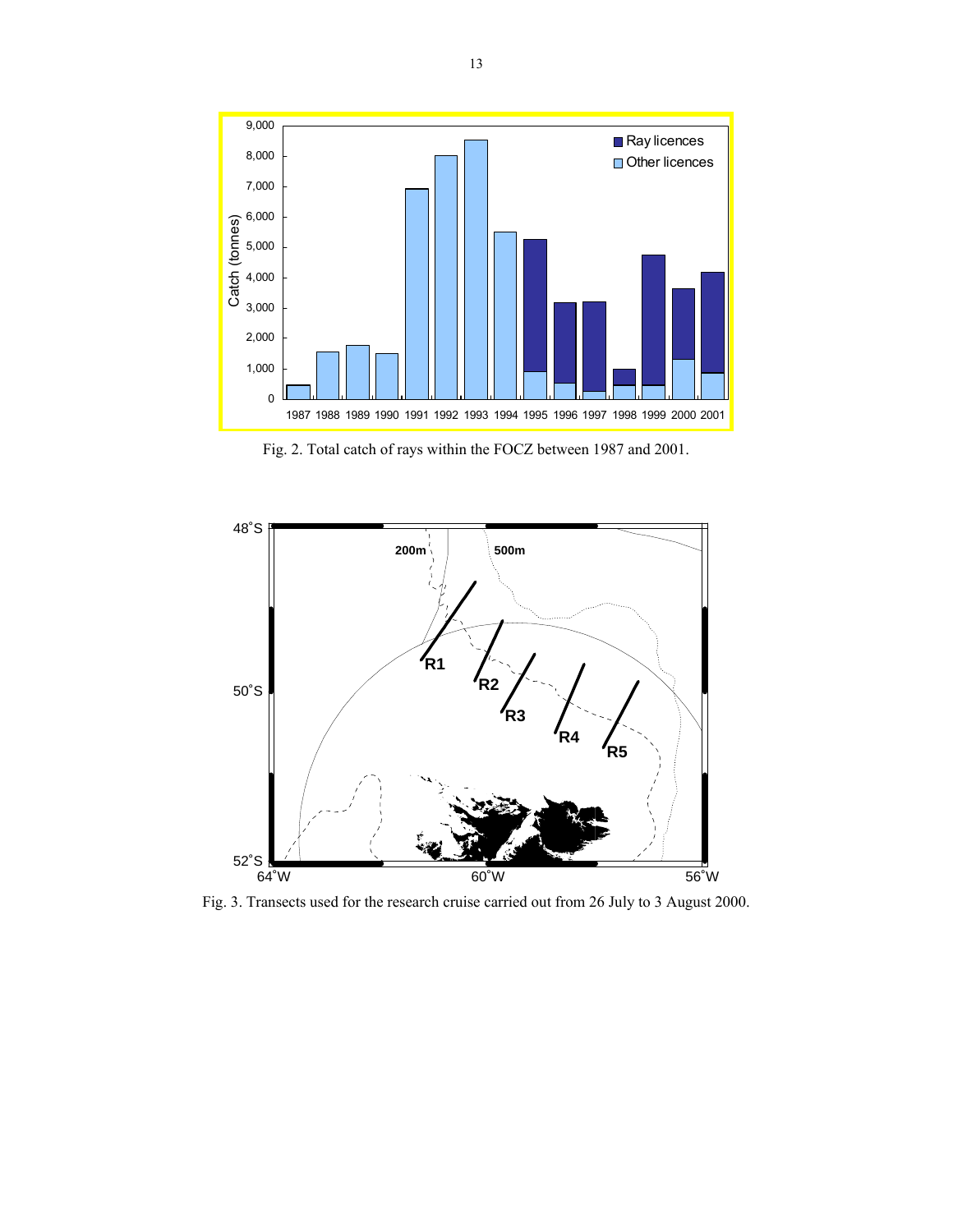

Fig. 4. The annual distribution of mean daily fishing depth of the ray licensed fleet (unfilled boxplots, circular outliers) in August and September, together with the depth distribution of observed trawls (grey boxplots, crosses marking outliers).



Fig. 5. Total catches (vertical bars) and estimated biomass of the northern skate and ray stock (line) and associated tuning series (circles) (left), and comparative biomass calculated from Agnew *et al*. (2000) and current assessment (right).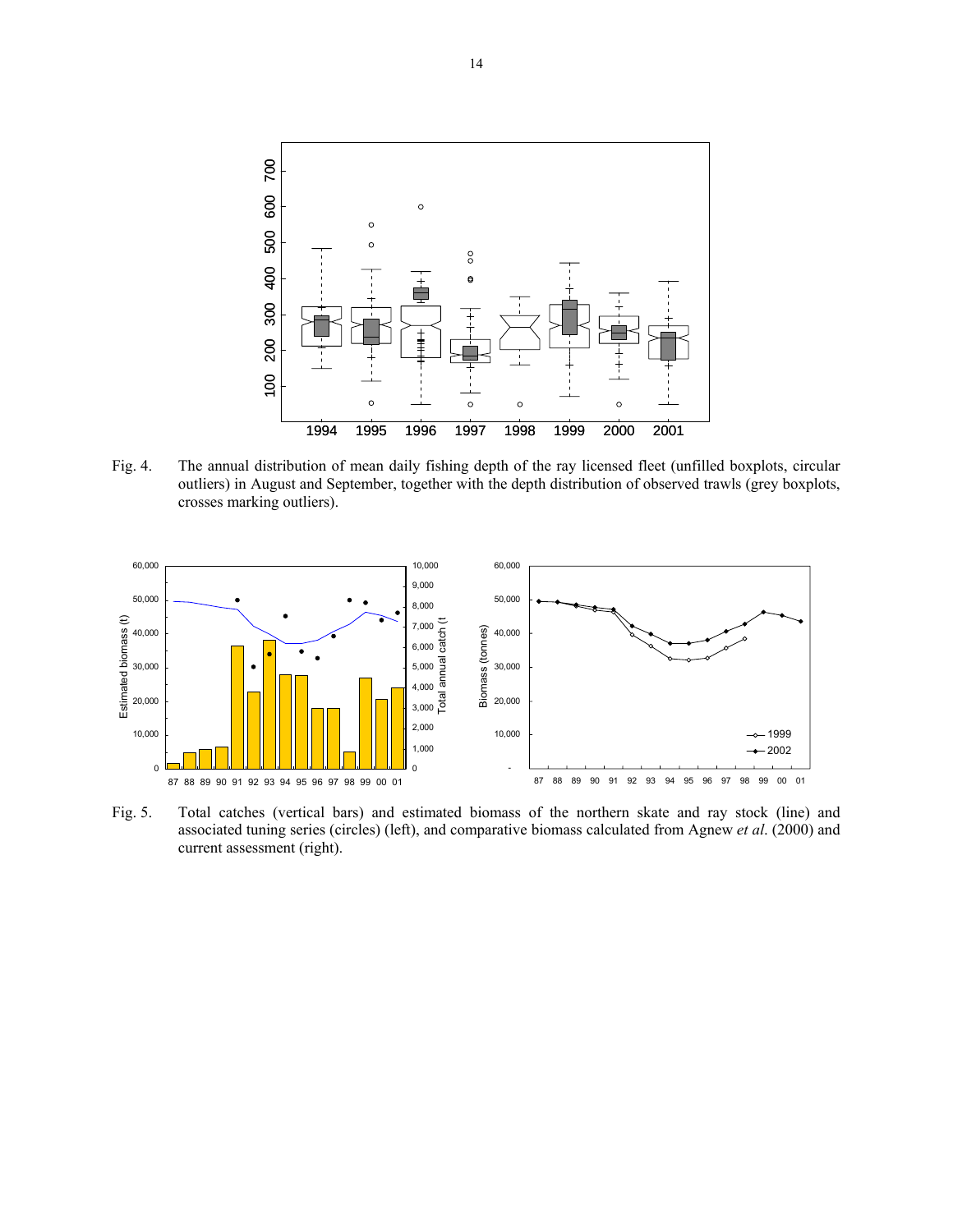

Fig. 6. The distribution of fishing effort by the ray licensed fleet in 1996 and 2001.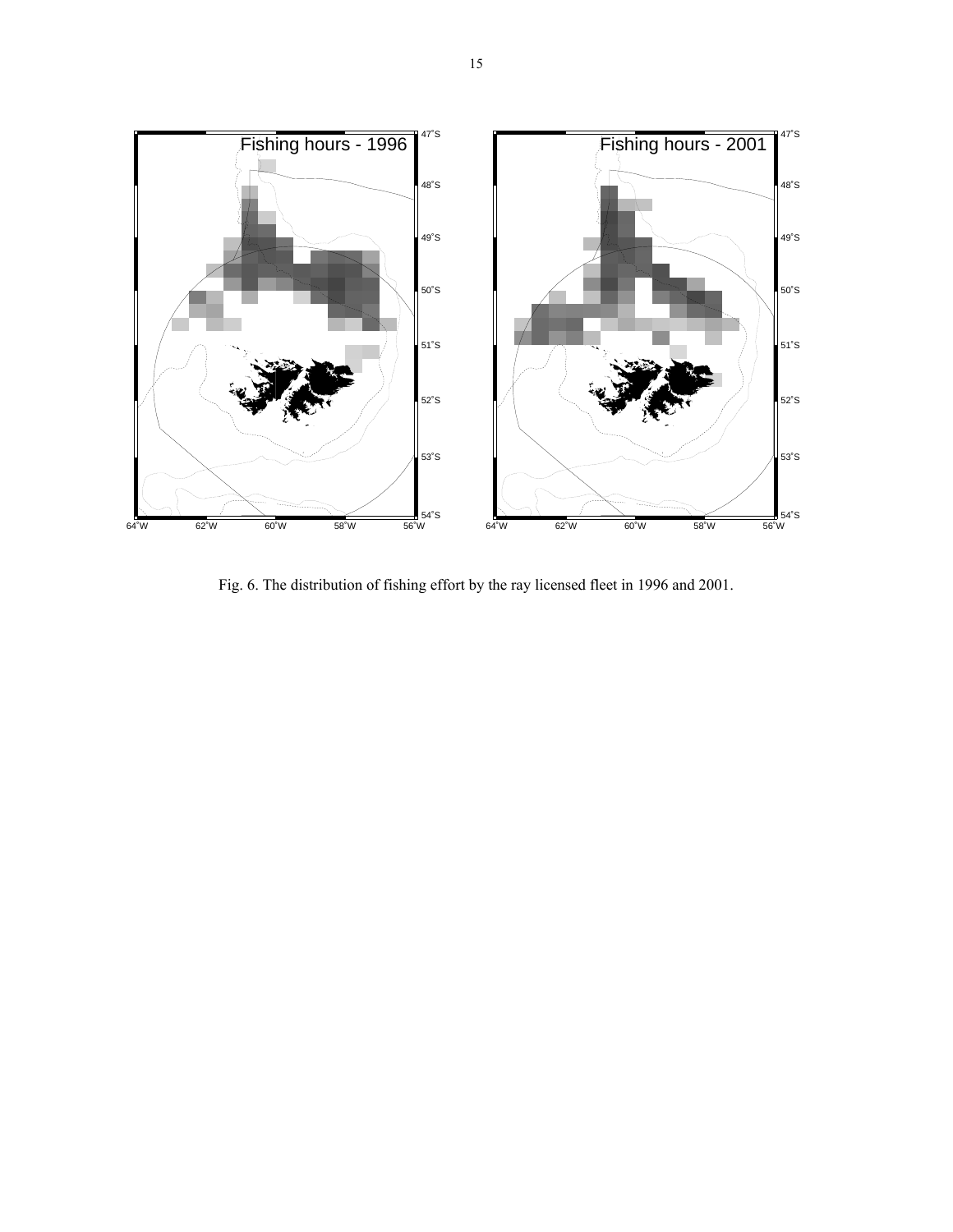

Fig. 7. The annual distribution (shown as boxplots) of daily CPUE by ray licensed vessels for those grid squares with more than 10 catch reports in the period 1994 to 2001 where a linear regression suggested a significant trend.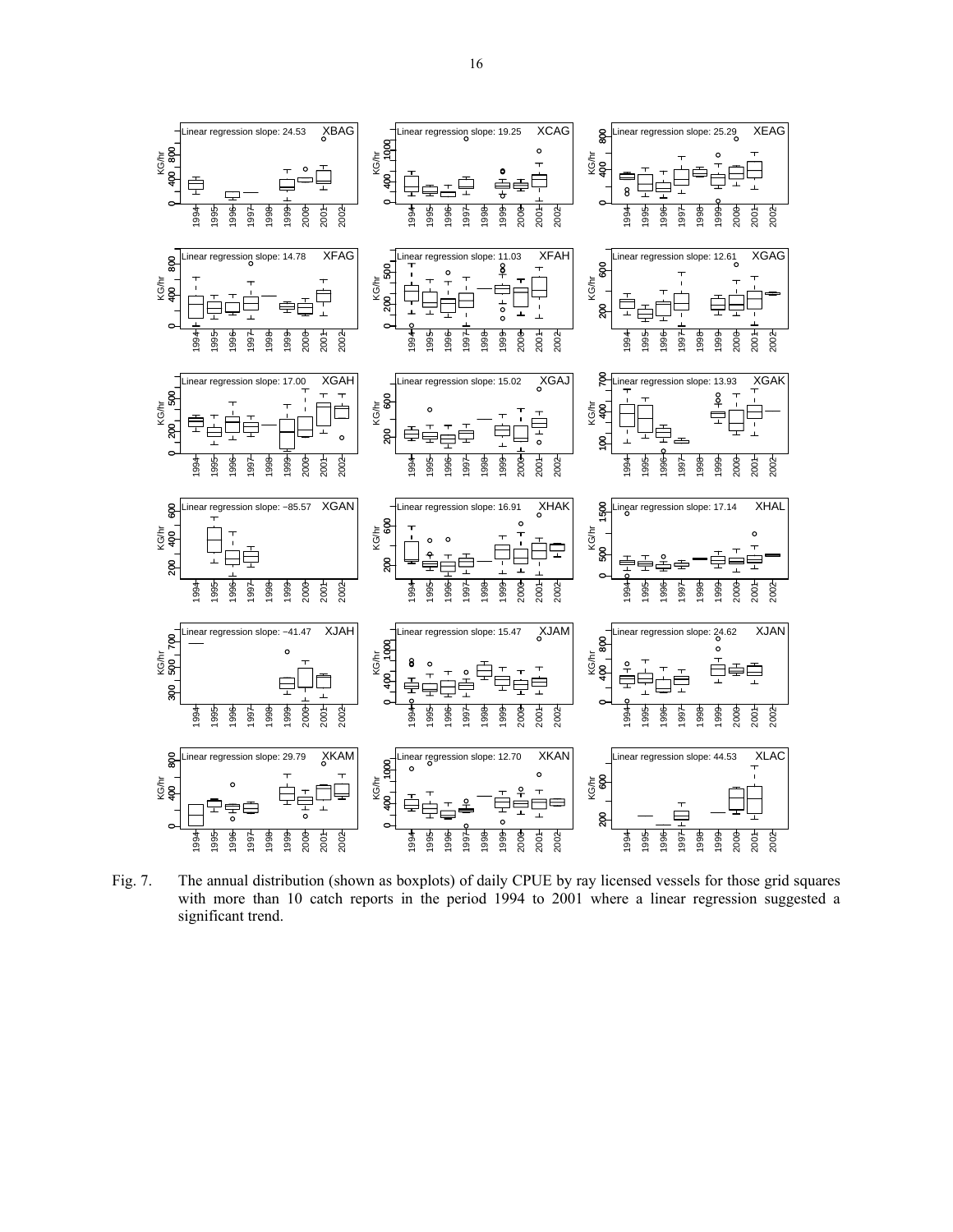

Fig. 8. Proportion of different ray species in research trawls (26 July to 3 August 2000) in terms of (a) catch weight and (b) numbers caught.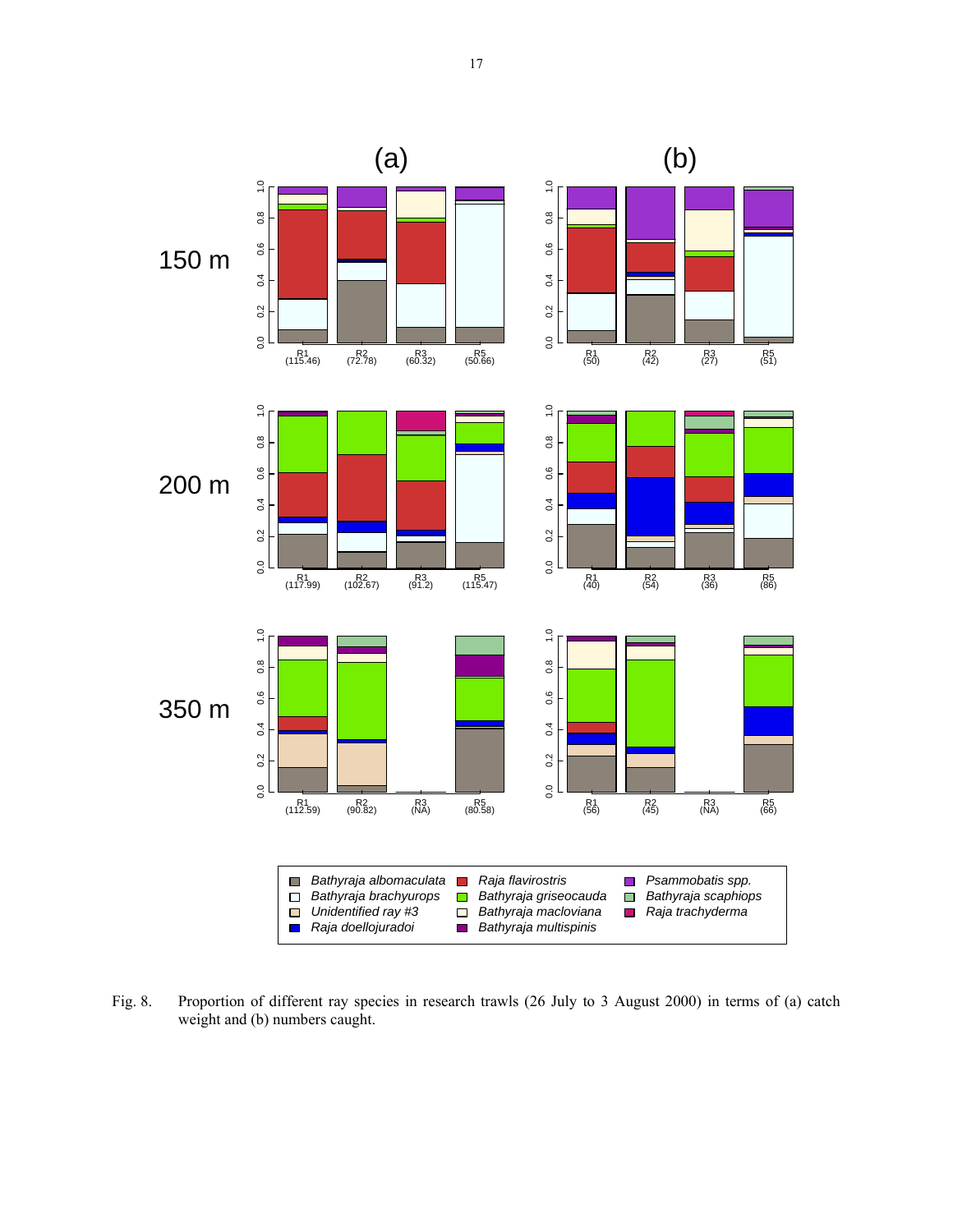

Fig. 9. Monthly distributions of trawl by trawl CPUE (KG/hr) for *Raja flavirostris*. Trawls have been divided into two regions, east and west of  $60^{\circ}$ W, and two depth ranges  $(100 - 199 \text{ m and } 200 - 299 \text{ m})$ . The wider, unshaded boxplots are data from 2000, whilst the narrower, grey boxplots are data from 2001.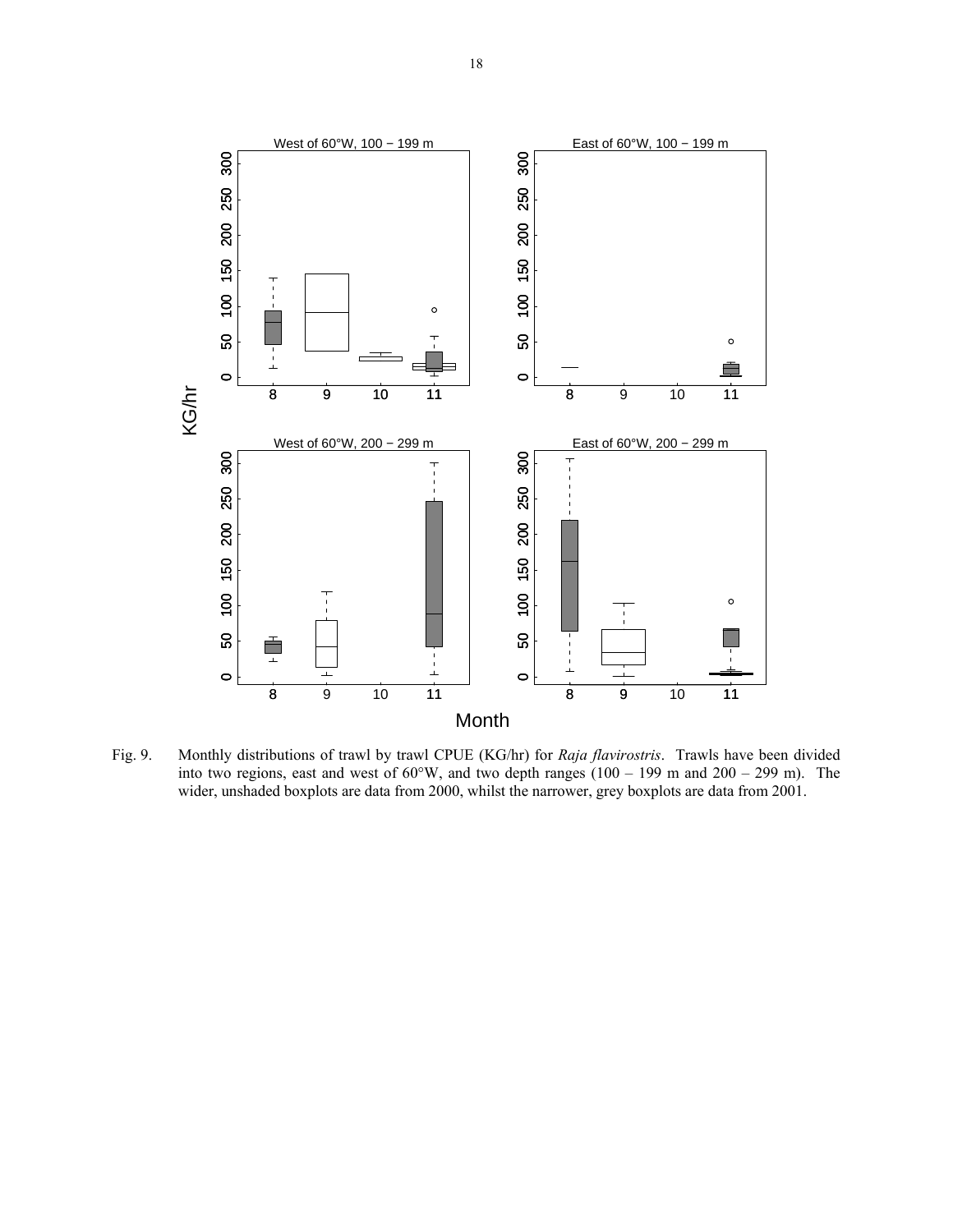

Fig. 10. Monthly distributions of trawl by trawl CPUE (KG/hr) for *Bathyraja griseocauda*. Trawls have been divided into two regions, east and west of  $60^{\circ}$ W, and two depth ranges (100 – 199 m and 200 – 299 m). The wider, unshaded boxplots are data from 2000, whilst the narrower, grey boxplots are data from 2001.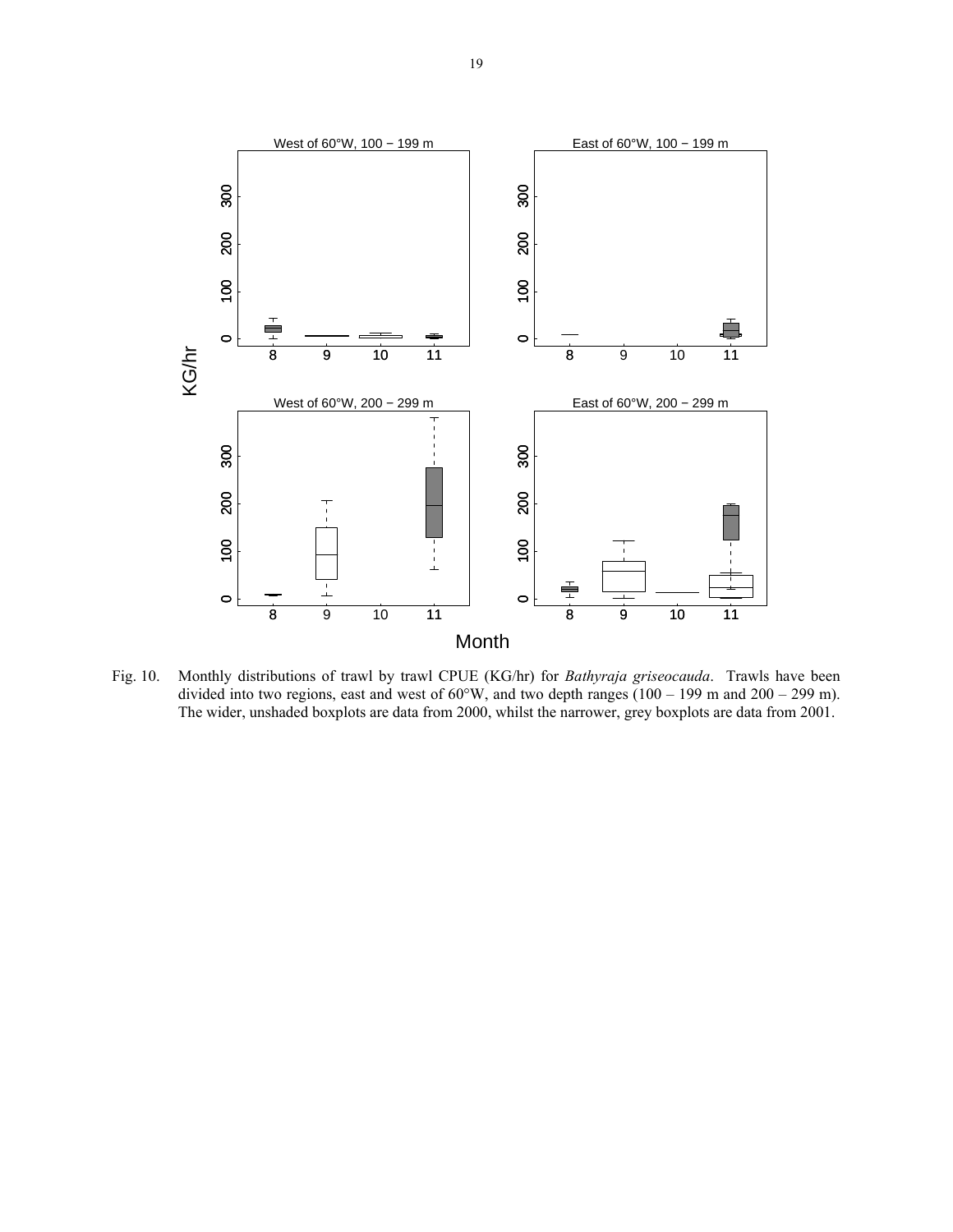

Fig. 11. The monthly distribution of the proportion of females in trawls where more than ten individuals were sexed in *Raja flavirostris* (left column) and *Bathyraja griseocauda* (right column). Trawls have been divided into two depth ranges  $(100 - 199 \text{ m and } 200 - 299 \text{ m})$ . The wider, unshaded boxplots are data from 2000, whilst the narrower, grey boxplots are data from 2001.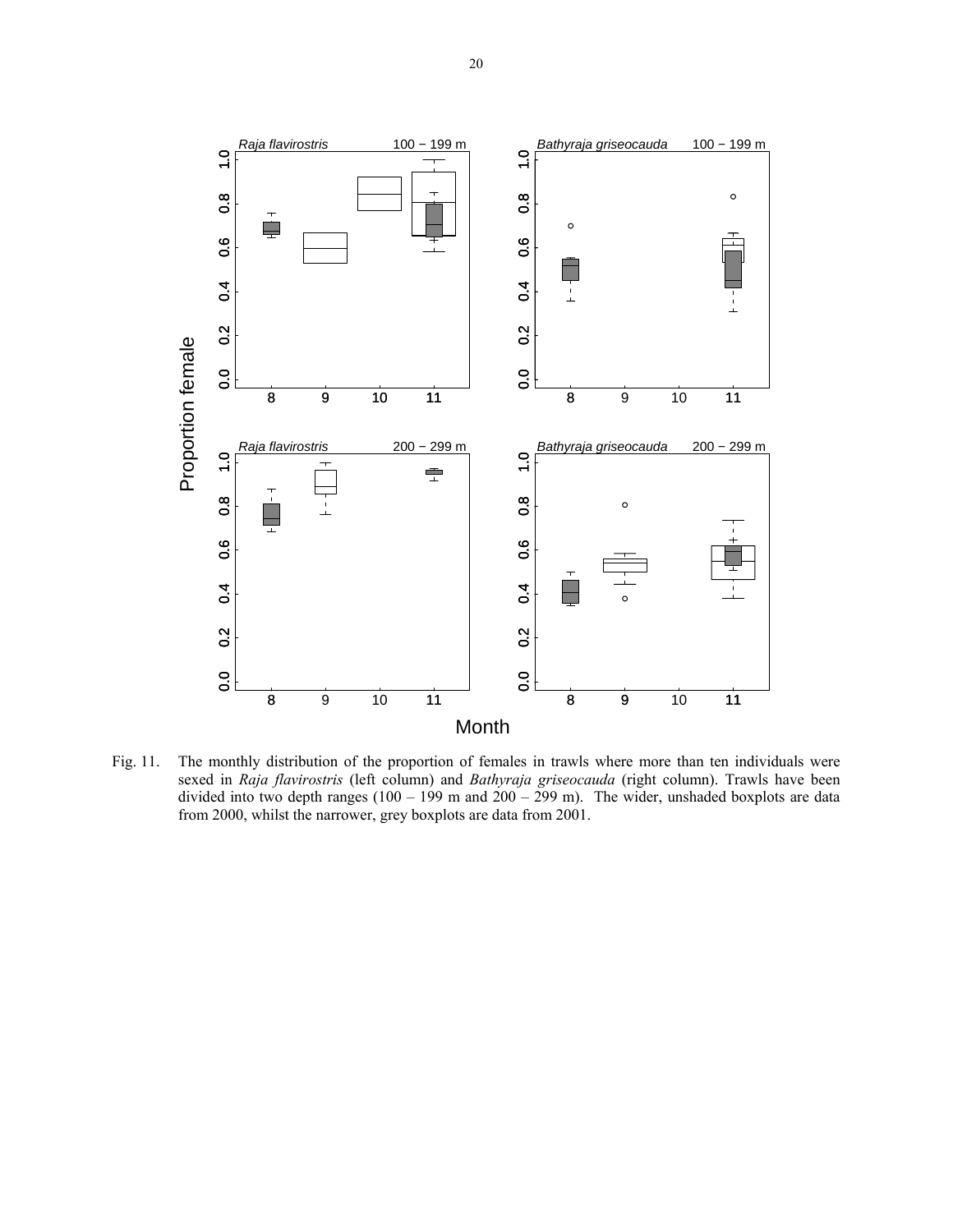

Fig. 12. Distribution of individual species CPUE from observer data using only trawls in the depth range 200 to 300 m.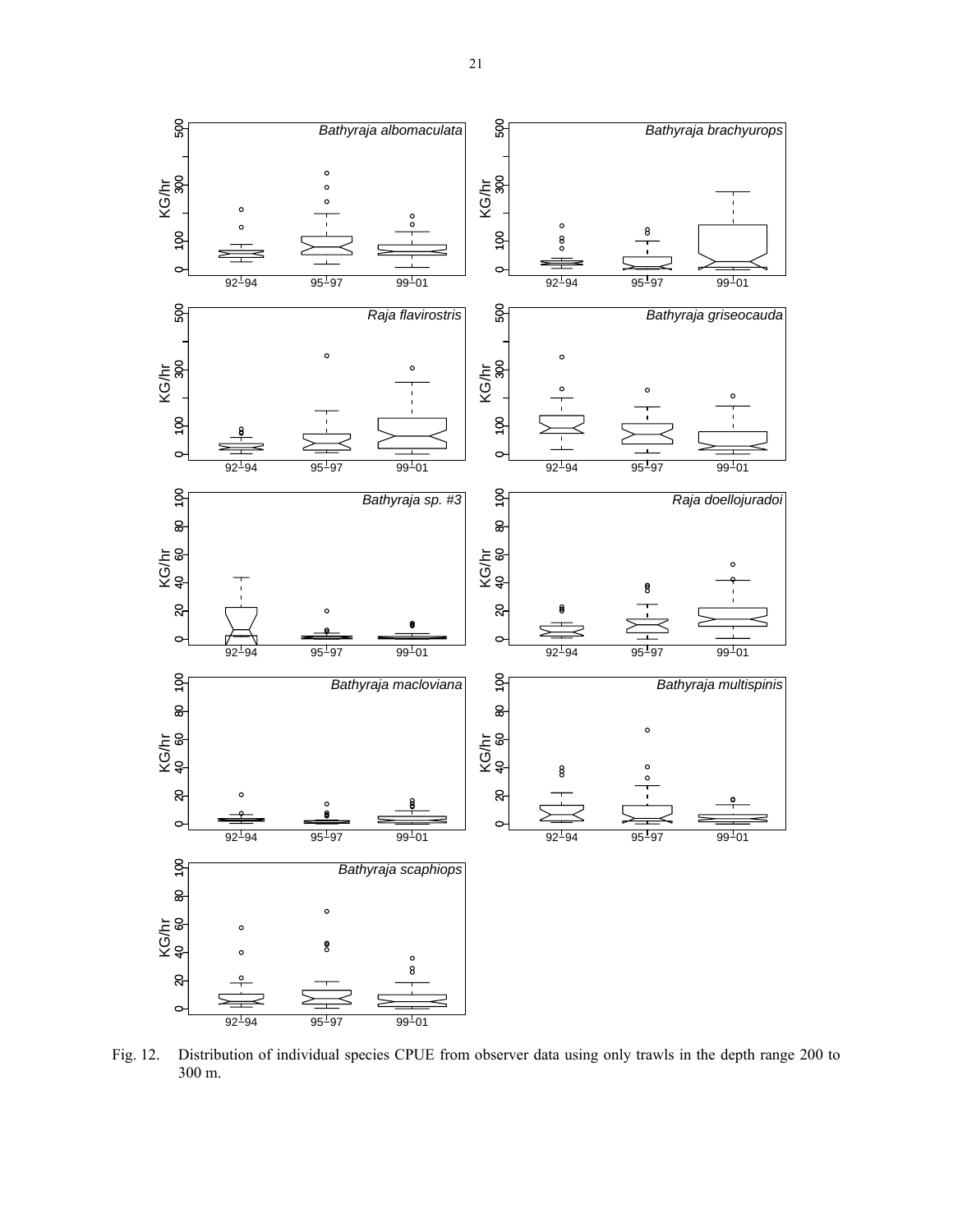22



Fig. 13. The percent of mature (stage III) males by 1cm disk width class in (a) *Raja flavirostris* and (b) *Bathyraja griseocauda*, based on observer data gathered in 2000 and 2001. Also shown is the size frequency distribution for males of each species.